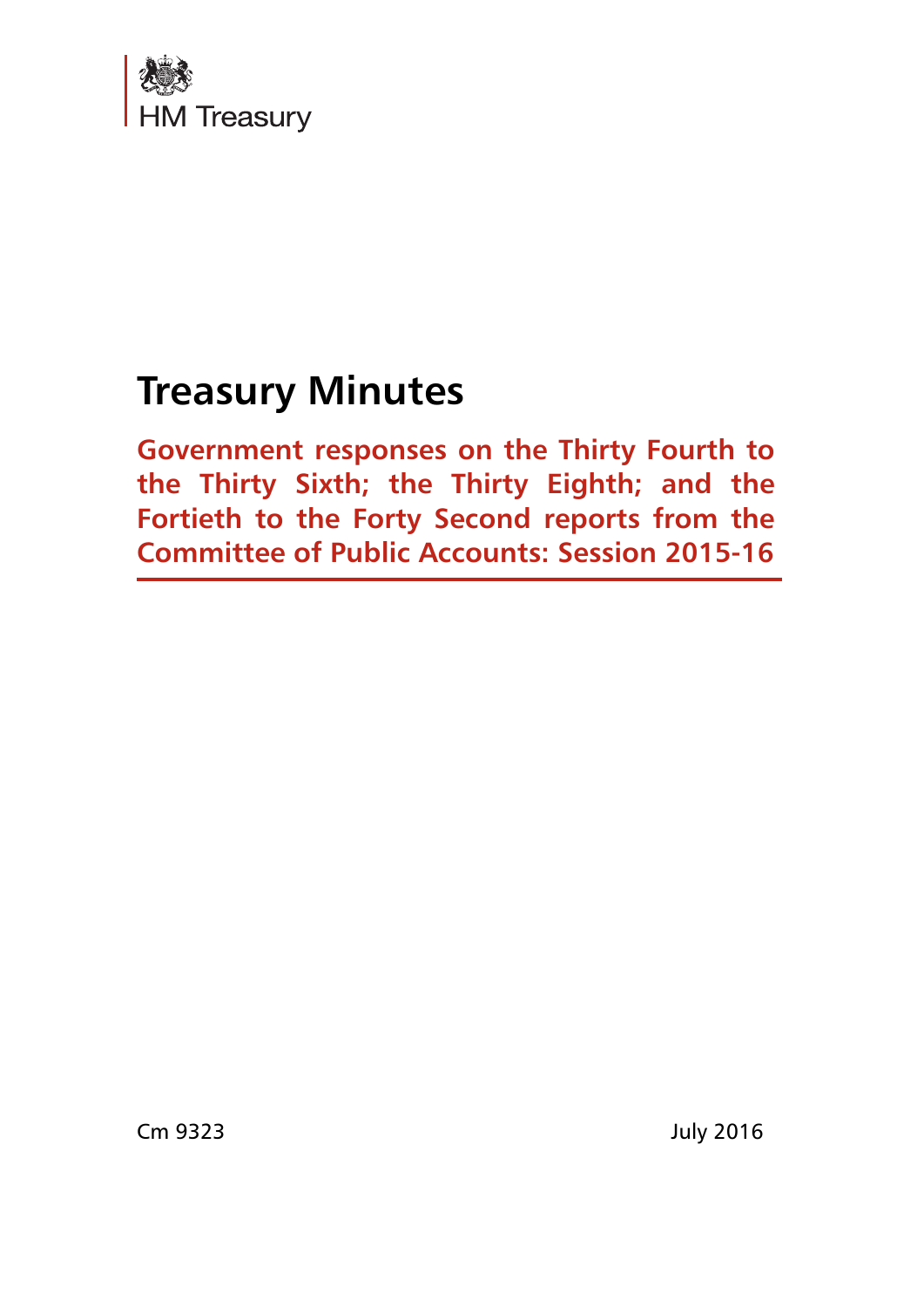

# **Treasury Minutes**

**Government responses on the Thirty Fourth to the Thirty Sixth; the Thirty Eighth; and the Fortieth to the Forty Second reports from the Committee of Public Accounts Session 2015-16**

| 34th Report: | Tackling tax fraud<br>(HM Revenue and Customs)                                                                 |
|--------------|----------------------------------------------------------------------------------------------------------------|
| 35th Report: | $DFID - responding to crisis$<br>(Department for International Development)                                    |
| 36th Report: | Use of consultants and temporary staff<br>(Cabinet Office / Crown Commercial Service)                          |
| 38th Report: | Extending the Right to Buy to Housing Association tenants<br>(Department for Communities and Local Government) |
| 40th Report: | Managing the supply of NHS clinical staff in England<br>(Department of Health)                                 |
| 41st Report: | Financial services mis-selling regulation and redress<br>(HM Treasury)                                         |
| 42nd Report: | Government spending with small and medium size<br>enterprises<br>(Cabinet Office / Crown Commercial Service)   |

Presented to Parliament by the Economic Secretary to the Treasury by Command of Her Majesty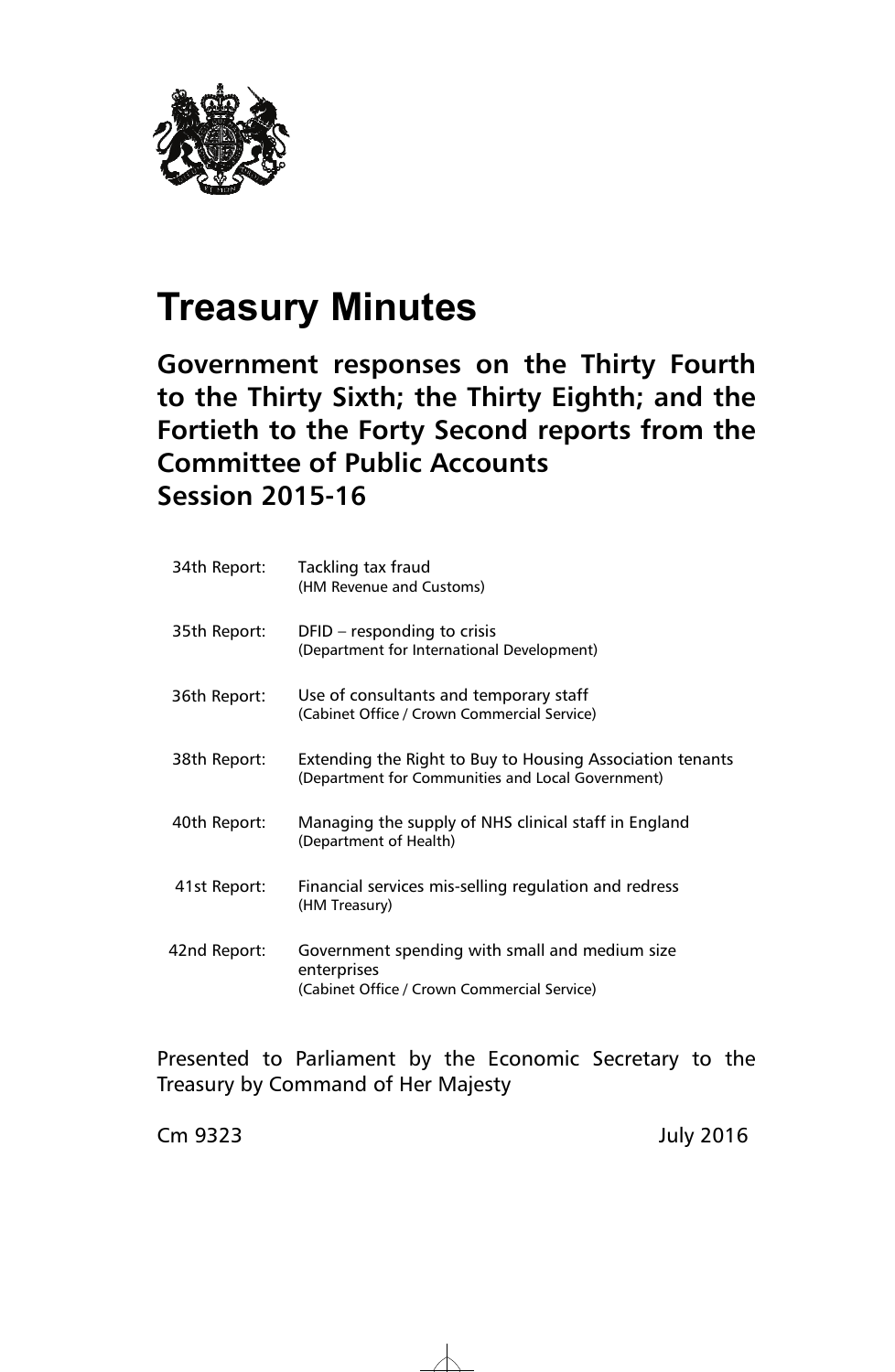TREASURY MINUTES DATED 21 JULY 2016 ON THE THIRTY FOURTH TO THE THIRTY SIXTH; THE THIRTY EIGHTH; AND THE FORTIETH TO THE FORTY SECOND REPORTS FROM THE COMMITTEE OF PUBLIC ACCOUNTS: SESSION 2015-16

#### © Crown copyright 2016

This publication is licenced under the term of the Open Government Licence v.3.0 except where otherwise stated. To view this licence, visit nationalarchives.gov.uk/doc/open-government-licence/version/3 or write to the Information Policy Team, The National Archives, Kew, London TW9 4DU, or email: psi@nationalarchives.gsi.gov.uk.

Where we have identified any third party copyright information, you will need to obtain permission from the copyright holders concerned.

This publication is available at www.gov.uk/government/publications

Any enquiries regarding this publication should be sent to us at: public.enquiries@hm-treasury.gsi.gov.uk.

Print ISBN 9781474136495 Web ISBN 9781474136501

Printed in the UK by the Williams Lea Group on behalf of the Controller of Her Majesty's Stationery Office

ID 13071601 07/16

Printed on paper containing 75% recycled fibre content minimum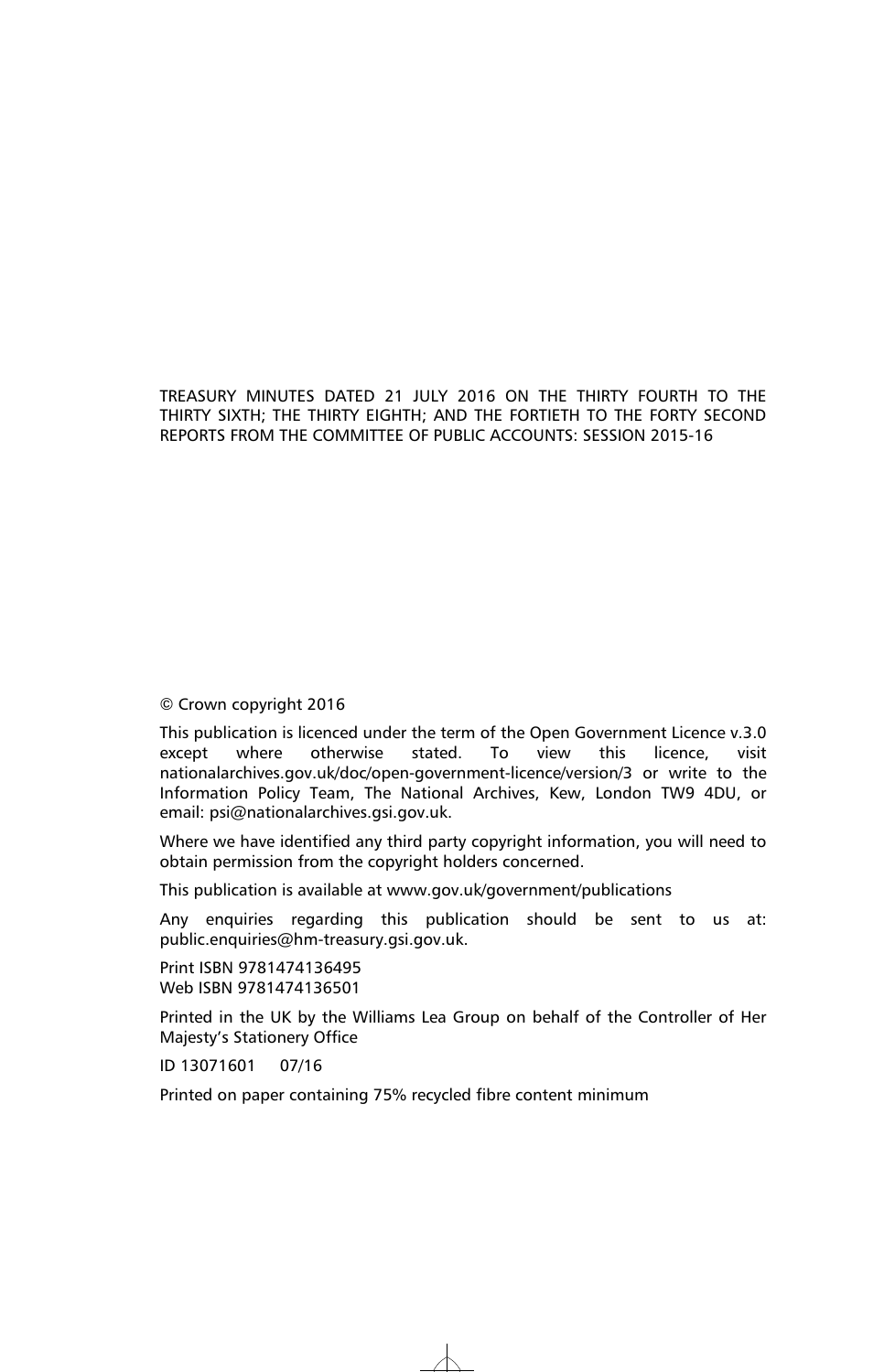## **Thirty Fourth Report of Session 2015-16**

**HM Revenue & Customs** 

## **Tackling tax fraud**

#### **Introduction from the Committee**

HM Revenue & Customs (HMRC) is responsible for administering the tax system, including the management and reduction of risks to tax revenue. HMRC measures the tax gap and assesses what behaviour led to that gap. Three types of behaviour that illegally deprive the Exchequer of tax revenue are referred to as tax fraud: evasion—when registered individuals or businesses deliberately omit, conceal or misrepresent information to reduce their tax liabilities; the hidden economy—which involves people whose entire income is unknown to HMRC ('ghosts') and those for whom HMRC knows of some sources of income but not others ('moonlighters'); and criminal attacks—which typically involve coordinated and systematic actions by criminal gangs, with varying levels of sophistication and organisation. Tax fraud results in losses of some £16 billion a year, almost half of the tax gap of £34 billion. The other parts of the tax gap do not involve the law being broken, for example, tax avoidance and genuine errors made by taxpayers when completing a tax return.

On the basis of a report by the National Audit Office, the Committee took evidence, on 13 January 2016, from HM Revenue & Customs on its approach to tackling tax fraud. The Committee published its report on 15 April 2016. This is the Government response to the Committee's report.

#### **Background resources**

- NAO report: Tackling tax fraud: how HMRC responds to tax evasion, the hidden economy and criminal attacks – Session 2015-16 (HC 610)
- PAC report: Tackling tax fraud Session 2015-16 (HC 674)

**1: Committee of Public Accounts conclusion:**  *The Committee cannot judge how effective HMRC is at reducing the tax gap because the way it reports its performance is too confusing.* 

#### **Recommendation:**

*HMRC should clearly set out in its annual reports the relationship between its compliance yields and changes in the tax gap. It should also publish this information in a way that is accessible for everyone to understand.*

1.1 The Government accepts the Committee's recommendation.

#### **Target implementation date:** August 2016.

1.2 The Department will publish information about the relationship between receipts, compliance yield and changes in the tax gap in its Annual Report and Accounts in the summer. This is a highly complex area and there are few simple connections between these three measures. The Department recognises that it should explain the relationships between these areas in the clearest possible way and will continue to look at how it can make them more accessible and understandable.

#### **2: Committee of Public Accounts conclusion:**  *HMRC has not set out a clear strategy for tackling tax fraud*

#### **Recommendation:**

*HMRC should set out its strategy to tackle fraud by November 2016. It should identify how much resource is devoted to tackling different tax risks and the corresponding yield in each area of the tax gap.*

2.1 The Government does not accept the Committee's recommendation.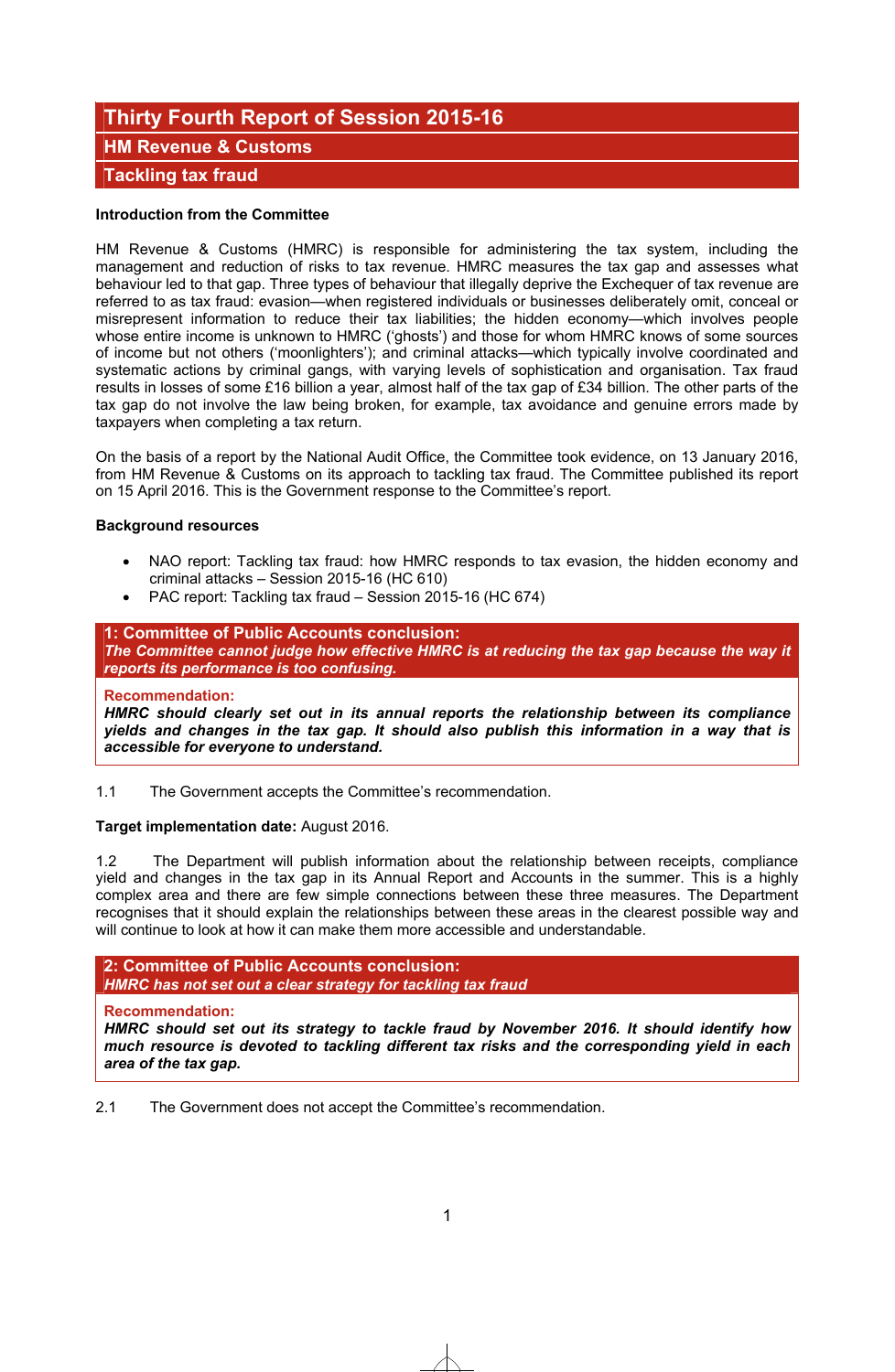2.2 The Department already has a highly effective compliance strategy. Promote Prevent Respond: promoting good compliance by designing it into systems and processes; preventing non-compliance at or near the time of filing and responding to non-compliance. The Department constantly looks for ways to improve compliance and tackling non-compliance, such as: investing in digital technology; taking action against people who hide assets in the UK or offshore to evade tax and those who support them; and, taking steps to reduce the illicit trading.

2.3 The Department focuses on tackling risks across customer segments with each presenting different risks and demanding different approaches. Around 22,000 staff work in its enforcement and compliance overall - including over 4,000 people in its Fraud Investigation Service, leading the response to the most serious forms of tax fraud and organised crime.

2.4 Maximising revenue and bearing down on avoidance and evasion is one of the Department's primary objectives. Over recent years it has consistently increased both revenue and the amount it recovers through compliance activity; driving down the Tax Gap to 6.4% of liabilities. The Department continually assesses the wide ranging, complex and changing nature of the risks; adjusting its response and resource deployment accordingly.

#### **3: Committee of Public Accounts conclusion:** *The perception that HMRC does not tackle tax fraud by the wealthy needs to be addressed.*

#### **Recommendation:**

*HMRC must do more to tackle tax fraud and counter the belief that people are getting away with tax evasion. It needs to increase the number of investigations and prosecutions, including wealthy tax evaders, and publicise this work to deter others from evading tax and to send out a message that those who try will not get away with it.*

3.1 The Government accepts the Committee's recommendation.

#### **Target implementation date:** February 2017.

3.2 The Department is exploring how it can better publicise both its criminal and civil investigation outcomes and increase the impact of the range of civil and criminal sanctions it uses. This work will be completed by winter 2016-17.

3.3 The Department uses its wide range of compliance activities to tackle serious tax frauds including the ability to levy highly punitive civil penalties and civil fraud investigation procedures. Criminal investigations can be lengthy, expensive and uncertain and so are reserved for a small, but important, number of cases to send a strong deterrent message. In 2014-15 1,288 people were charged by UK's prosecuting authorities as the result of the Department's criminal investigations. This protected more than £2 billion in revenue from being lost to criminal activity. Over 40% of convictions were of people engaged in evading more than £50,000 – almost twice the UK median salary.

3.4 As part of the Summer Budget 2015, the Department will go further and triple its criminal investigations into serious and complex tax crime, focusing particularly on wealthy individuals and corporates, including cases with offshore evasion risks; adjusting its resource accordingly.

**4: Committee of Public Accounts conclusion:** *HMRC does not know what meeting its target of 1,000 additional prosecutions has achieved.* 

#### **Recommendations:**

*HMRC should assess what is the optimum number and mix of people to prosecute and should evaluate and quantify the impact of prosecutions and other counter-measures in deterring evasion. It should work with others to model the impact of different approaches, and then review its prosecutions strategy using this data.*

4.1 The Government does not accept the Committee's recommendation.

4.2 The Department agrees that it is important to understand the effectiveness of its prosecutions in deterring tax evasion and continues working to improve this understanding. It does not agree it should establish an optimal number of prosecutions. Evaluation of SR10 has shown that isolating and quantifying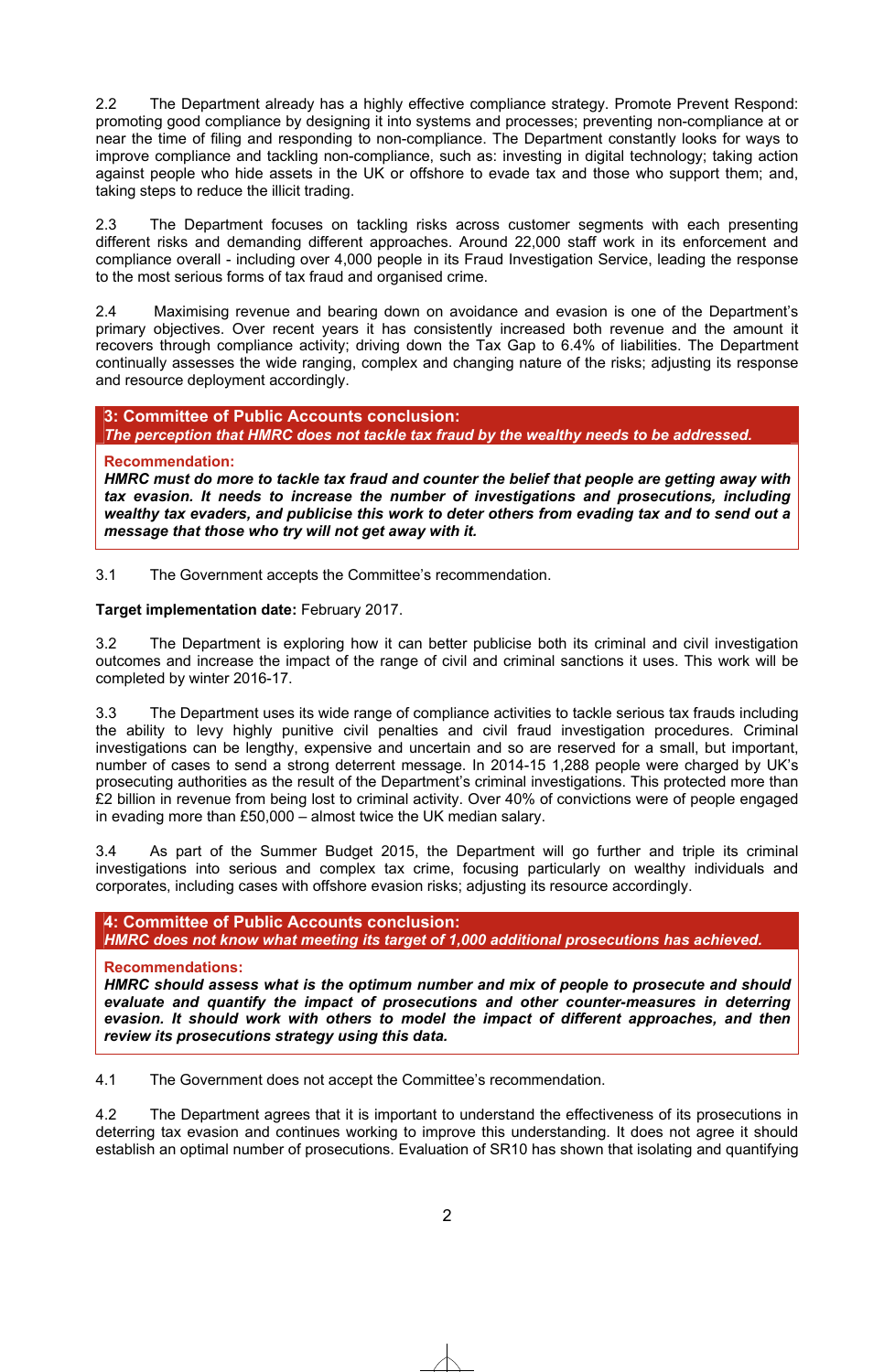the specific impact of a prosecution is complicated by the variable impact of prosecutions according to risk, population and context and because they are one element of a wider package of preventative measures designed to deter evasion.

4.3 The Department has a robust programme to build its understanding of the deterrent effects of their activities. Research, which it has shared publicly, demonstrates the deterrent impact arising from the Department's compliance, prosecutions and publicity campaigns. The Department will continue to build this evidence base, with internal evaluation and assessment, as well as its work with academics and other experts in the field. The Department also shares best practice with other tax authorities to improve the effectiveness of different approaches and prosecution strategies.

#### **5: Committee of Public Accounts conclusion:**

*HMRC has been slow to respond to the growing risk of VAT fraud by internet traders.* 

#### **Recommendation:**

*HMRC should review the Committee's previous findings on VAT fraud, and identify the size of VAT internet fraud and update the Committee on how effective the measures introduced in the Budget have been to address this. HMRC should update the Committee within the next 12 months.* 

5.1 The Government accepts the Committee's recommendation.

#### **Target implementation date:** March 2017.

5.2 At Budget 2016, The Department published its estimate that online fraud in goods from overseas businesses now accounts for £1-1.5 billion of the total VAT Gap. The Government also announced new legislative measures to help it tackle this fraud; strengthened rules for VAT representatives and overseas businesses; a new provision making online marketplaces jointly and severally liable for unpaid VAT from overseas businesses; a new Due Diligence Scheme for Fulfilment Houses; and continued work with international partners to develop solutions to this problem, that affects all major economies.

5.3 The new rules for VAT representatives and online marketplaces come into legal effect from Royal Assent of the Finance Bill 2016. The consultation on the design of the new Fulfilment House Due Diligence Scheme closed on 30 June 2016 and the scheme will come into effect in 2018. The Department will update the Committee by March 2017.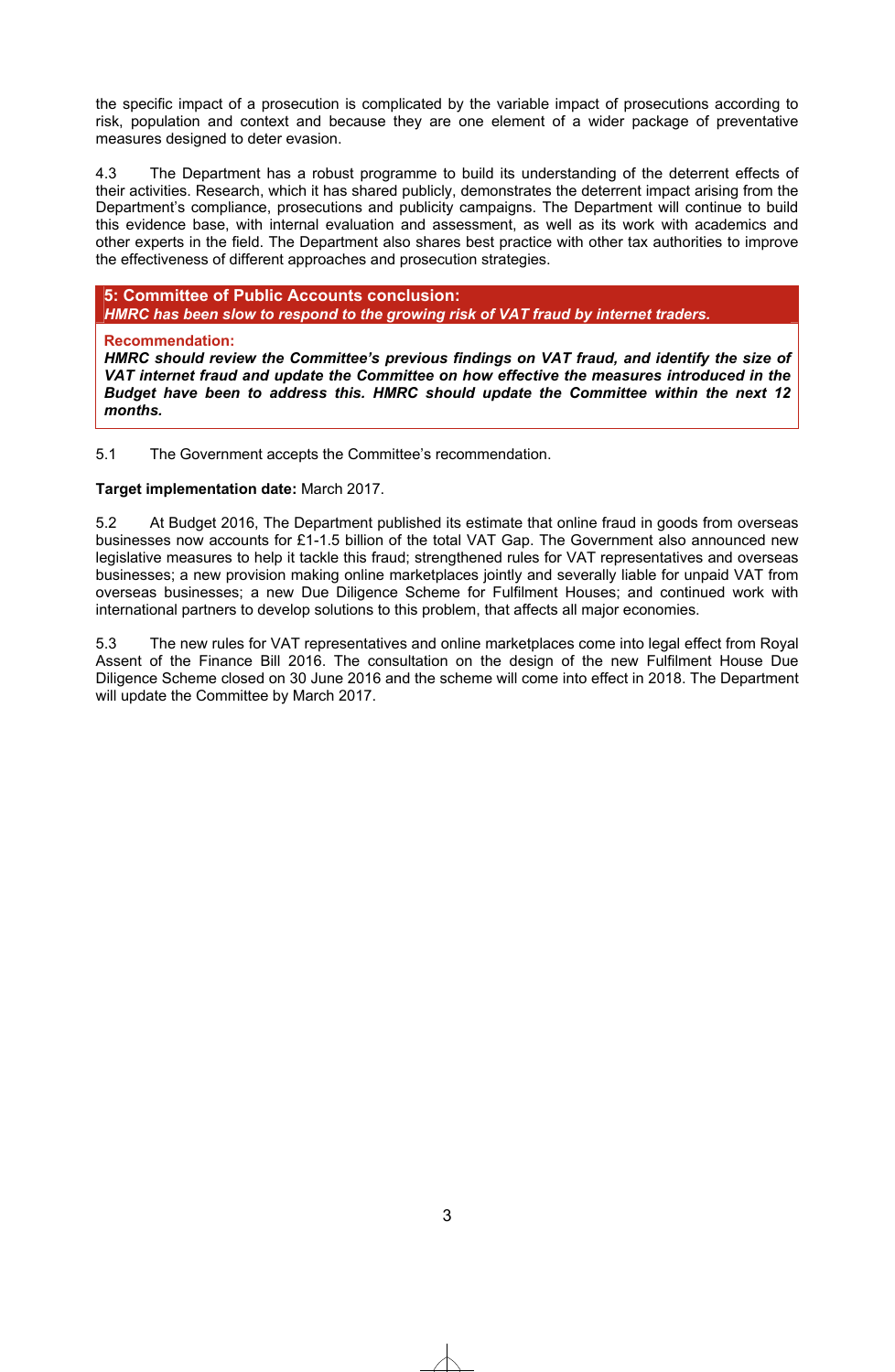# **Thirty Fifth Report of Session 2015-16**

## **Department for International Development**

**Department for International Development: responding to crises** 

#### **Introduction from the Committee**

Over recent years, the number and severity of crises that have humanitarian consequences have been increasing. Crises threaten the health, safety, security, wellbeing and livelihoods of people and impede the progress of developing countries. Some crises occur suddenly, such as natural disasters; others develop over time and become protracted. The Department leads the UK Government's response to humanitarian crises, often working with other government departments. In 2014–15, the Department spent almost £1.3 billion on humanitarian assistance, representing 14% of its overall budget (compared to 6% in 2010–11). The Department provides most of its crisis response by funding UN agencies and other multilateral organisations, non-governmental organisations and contractors. These first-tier partners often deliver assistance through engagement with their own partners.

On the basis of a report by the National Audit Office, the Committee took evidence, on 10 February 2016, from the Department for International Development on responding to crisis. The Committee published its report on 20 April 2016. This is the Government response to the Committee's report.

#### **Background resources**

- NAO report: Responding to crises Session 2015-16 (HC 612)
- PAC report: Department for International Development: responding to crises Session 2015-16 (HC 728)

#### **1: Committee of Public Accounts conclusion:**

*The Department, its staff and many of its partners are doing a good job of intervening across an increasing number and range of crises. The Department does not have a full and clear understanding of what constitutes success across its crisis interventions.* 

#### **Recommendation:**

1

*The Department should extend its approach to reviewing performance across its portfolio of sudden onset crises to include longer running and more complex crises. It should use the resulting information to aid its decision-making and to provide assurance to Parliament on its performance.*

1.1 The Government accepts the Committee's recommendation.

#### **Target implementation date:** March 2017.

1.2 The UK has been at the forefront of international efforts to respond to complex crises like Ebola and ongoing protracted conflicts in the Middle East and Africa. The bulk of the UK's humanitarian assistance is spent responding to protracted crises. The Department completed a Bilateral Aid Review (BAR) in 2015-16 which assessed the shape of its geographical footprint, looking at where the Department currently operates, what role it should play and how. The BAR has helped to ensure that the Government's ambition set out in the UK Aid Strategy<sup>1</sup>, which set strengthening resilience and response to crises as one of four strategic objectives for Official Development Assistance (ODA) and confirmed that the UK will spend at least 50% of ODA in fragile and conflict affected states and regions is translated into action by the Department's country and policy teams.

1.3 At the World Humanitarian Summit in May 2016, the Government was able to demonstrate UK leadership in addressing global crises. This included securing a new approach to protracted crises, including situations of long-term displacement of large numbers of people. The UK effectively built on the important legacy from the successful Supporting Syria and the Region Conference in February 2016, scaling up the approach that the UK pioneered in the Syria region as a global model for protracted crisis and displacement – going beyond people's basic needs and investing in education, jobs and livelihoods.

**<sup>1</sup>** https://www.gov.uk/government/uploads/system/uploads/attachment\_data/file/478834/ODA\_strategy\_final\_web\_0905.pdf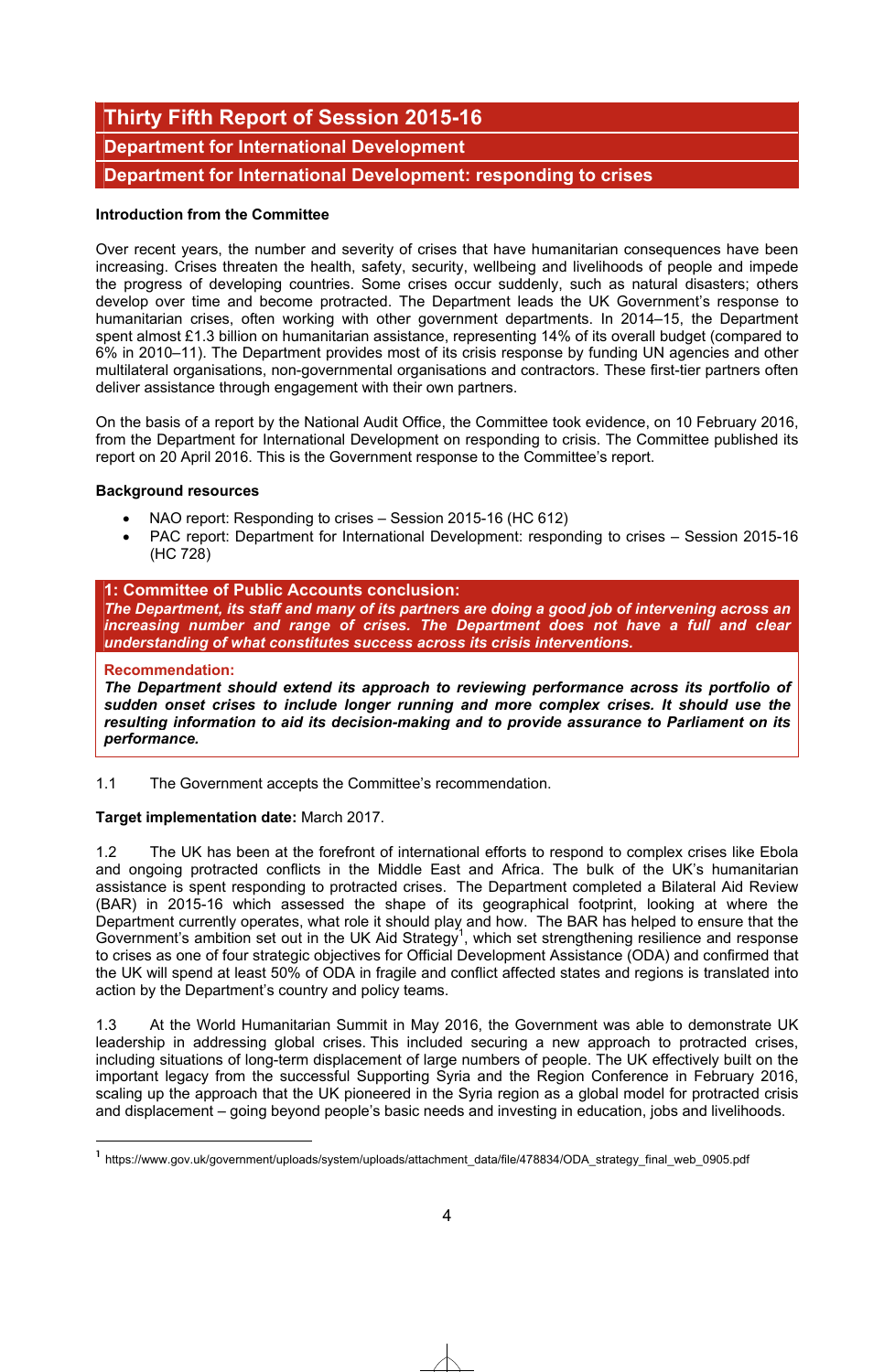1.4 The Department will continue to focus on the challenges of protracted crises and forced displacement, adapt its approach to deliver better outcomes not only to meet immediate needs, but also to reduce vulnerability, support people to re-establish livelihoods and invest in the future. The Department will also work with international partners to focus on implementation and follow up from the World Humanitarian Summit, including in the run up to the Obama Summit on Global Refugees in September 2016.

**2: Committee of Public Accounts conclusion:**  *The Department plans to increase its capability to respond to crises but has yet to identify the most cost-effective mix of civil servants and contractor staff.* 

#### **Recommendation:**

*Before re-letting its contract in 2017 for humanitarian support, the Department should assess the most cost-effective way of securing the specialist capability it needs to respond to crises and ensure that it is only contracting for those skills which are not already available in-house.* 

#### 2.1 The Government accepts the Committee's recommendation.

#### **Target implementation date:** March 2017.

2.2 The UK already has a world-class humanitarian response capability, delivering support when needed. The Department continues to ensure this capability, provided by both civil servants and contracted expertise, is fit for purpose and improves based on experience and evidence. Moving forward, in line with our manifesto commitment to continue to lead the response to humanitarian emergencies, UK humanitarian response teams will be able to deploy more quickly, responding to more humanitarian emergencies, while harnessing a wider range of expertise.

2.3 The Department uses a range of mechanisms to ensure it has appropriate skills, expertise and capability to respond to global humanitarian emergencies. The Department is aiming to improve the speed and flexibility of resourcing systems to respond to emergencies. It is also increasing the number of its humanitarian advisors, planning for a 30% increase on numbers at the start of 2016. This uplift will likely have an impact on requirements for contracted services.

2.4 The Department is aiming to improve access to wider Government resources to build resilience and respond to emergencies. The Department and the Ministry of Defence have a memorandum of understanding for the use of military assets in humanitarian response, and this is being further operationalised through a fast track mechanism, which was announced in the Strategic Defence and Security Review. The Department is collaborating with the Department of Health and the National Health Service to scale-up the UK's International Emergency Medical Teams and Public Health England's Rapid Response Team. These will substantially increase capacity to respond to major health emergencies as well as expanding the range of specialisms capable of being deployed.

#### **3: Committee of Public Accounts conclusion:**

*The Department does not have a good understanding of the impact on its wider business when it moves staff and resources from planned activities to support a major response to a crisis.* 

#### **Recommendation:**

*The Department should assess the impact its response to the Ebola outbreak had on the progress and results of programmes run by teams that released staff and funding to enable the response.* 

3.1 The Government accepts the Committee's recommendation.

#### **Target implementation date:** December 2016.

3.2 Since the Ebola crisis response the Department has identified ways to improve its systems and capacity to respond to crises. It has established a £500 million ODA Crisis Reserve ensuring it is able to respond, at scale, to new emergencies and restructured the Department to ensure Director-level oversight of crisis response work.

3.3 The Department has conducted a review of its operating model considering possible effects on programming brought about by the response to Ebola. The Department will discuss its approach to this recommendation with the NAO and undertake a proportionate assessment to determine potential impact its response to the Ebola crisis had on other programmes and results.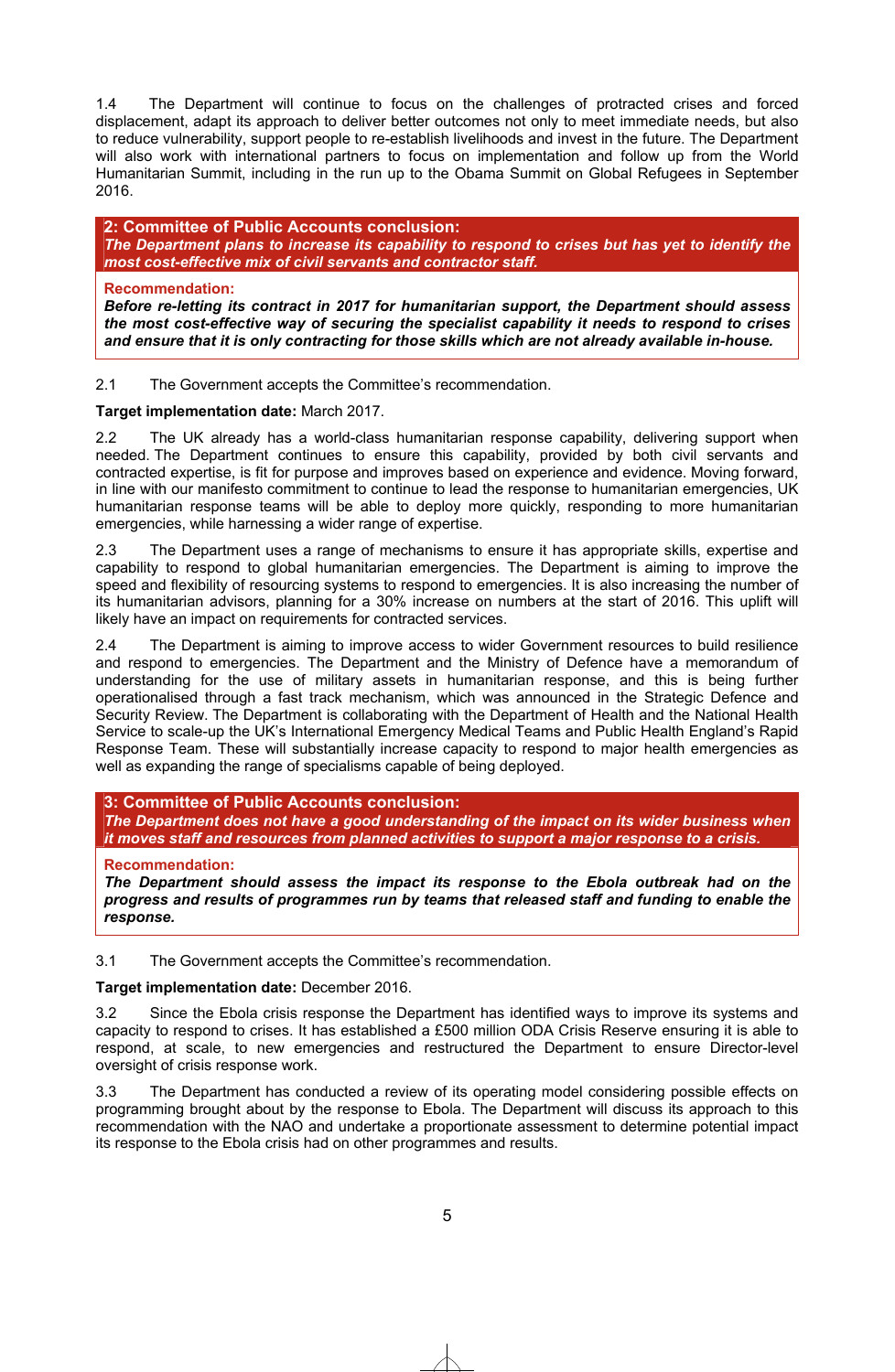#### **4: Committee of Public Accounts conclusion:** *For some complex crises, the Department's support systems have hindered its establishment of a fully operational local presence.*

#### **Recommendations:**

*Within the next 6 months, the Department must develop its systems so that it can quickly deploy staff, and provide them with the support and equipment they need to work effectively in complex crises.*

4.1 The Government accepts the Committee's recommendation.

#### **Target implementation date:** October 2016.

4.2 The Department has already used its staffing flexibly to respond to new priorities – including recent events such as the migration crisis in the Mediterranean, and the impact of El Nino in Africa. The Department also has systems in place to deploy staff and necessary support structures rapidly in response to global emergencies; this includes a life support module which can support an initial humanitarian response team for the first month of response.

4.3 The Department, in response to an increased business need to deploy staff to locations where it has no presence, has been working with its regions to provide short, clear and simple guidance on decisions, deployment options, roles and responsibilities and timescales and a less time and resource intensive process for arranging future deployments. The Department has considered the issue of surge staff and rapid deployment as part of its workforce planning. Mechanisms have been put in place to share better information on resourcing across the organisation between its human resources department, professional networks and directorates. Work is underway to create a decentralised crisis network that can be drawn on to respond to the initial stages of a complex crisis, enabling directorates to manage flexibility in staffing.

4.4 The UK Aid Strategy and the 2015 Spending Review committed to create the ODA Crisis Reserve to support resilience and crisis response and allow still greater flexibility to respond to emerging crises. The ODA Crisis Reserve, managed by the Department in co-ordination with the Treasury, will make resources more readily available and help support the quick deployment of staff and equipment. Alongside this, the Department has improved skills for working in crises, including developing a new approach to strengthening resilience in individuals and teams.

#### **5: Committee of Public Accounts conclusion:**

*The value for money for the UK taxpayer of the Department's funding of UN agencies is undermined by the overlapping remits of the agencies and inflexibility in their systems.* 

#### **Recommendation:**

*The Department should, by the end of August 2016, report back to us on the impact it has had at the World Humanitarian Summit in bringing about improvements against its 3 priority areas for improvement.*

5.1 The Government accepts the Committee's recommendation.

#### **Recommendation implemented.**

5.2 The World Humanitarian Summit took place from 23-24 May 2016 in Istanbul. It was the first global summit on humanitarian issues and was truly global, bringing together participants from governments, the private sector, civil society and non-governmental organisations. Leaders welcomed the United Nations (UN) Secretary General's Agenda for Humanity as well as his five priority areas: global leadership to prevent and end conflicts; upholding the norms that safeguard humanity; leaving no one behind, moving from delivering aid to ending need; and investing in humanity.

5.3 The UK led the way to secure agreement to a 'Grand Bargain' on more efficient humanitarian financing. This will change the way donors and agencies do business and included commitments to:

- improve joint and impartial needs assessments, as well as more systematic use of shared analysis and planning;
- enhance transparency of data;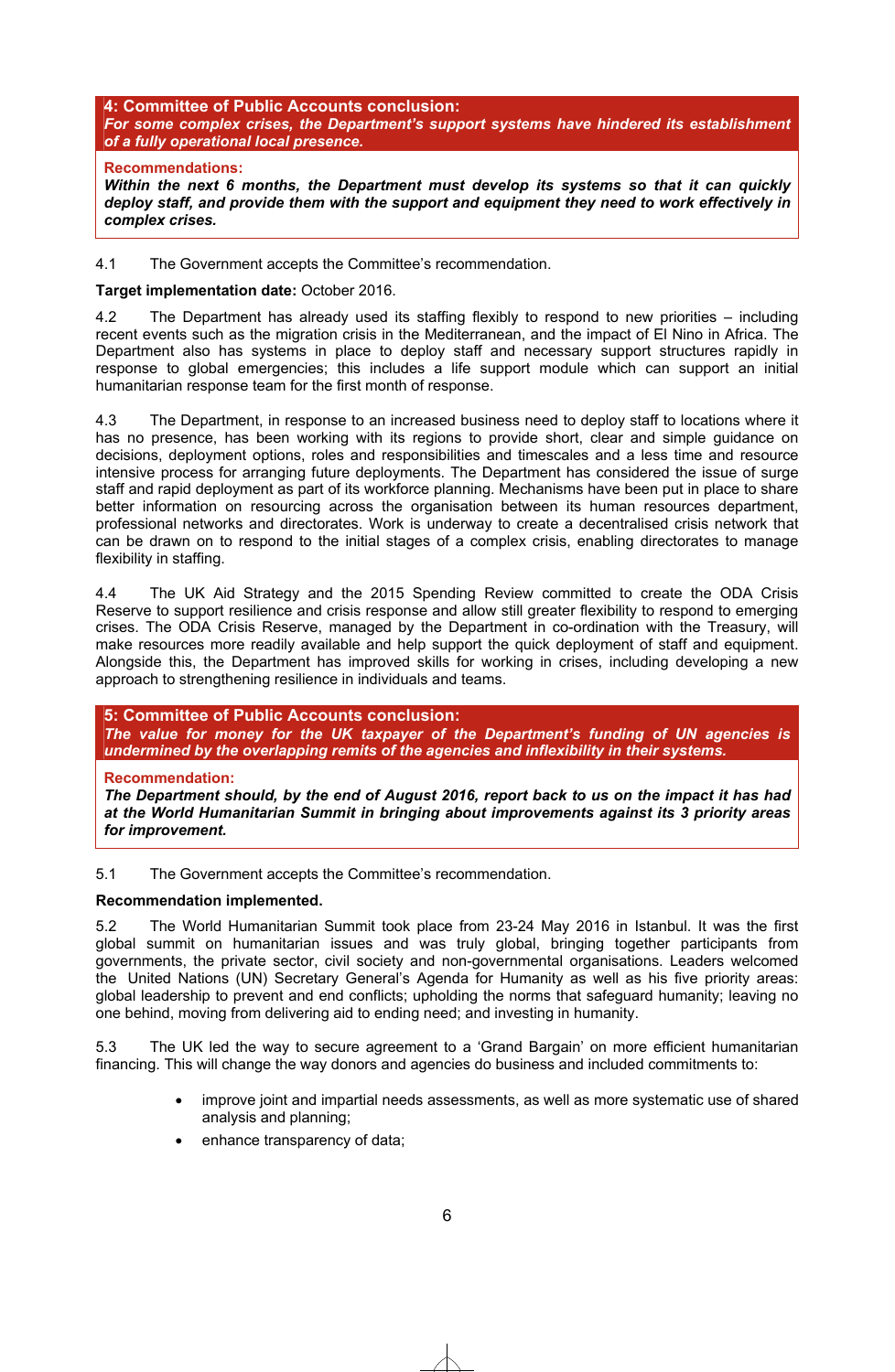- harmonise and simplify reporting requirements;
- increase multi-year, collaborative and flexible planning and multivear funding instruments;
- increase the use of cash-based approaches in crisis situations;
- increase support and funding tools for local and national responders, including adopting common standards to put affected people at the centre of the response;
- reduce duplication and management costs with periodic functional reviews;
- reduce the earmarking of donor contributions; and
- enhance engagement between humanitarian and development actors.

5.4 The UK, alongside other partners, will continue to drive this reform agenda in the months and years ahead, including establishing a monitoring mechanism to track progress against the 'Grand Bargain' commitments. The monitoring mechanism is expected to be launched in autumn 2016.

5.5 The World Humanitarian Summit has set the humanitarian agenda until 2030 and will serve as the framework to guide reform. However due to the nature of the Summit – non-intergovernmental, multistakeholder – the Department will need to look to forthcoming events, particularly the UN General Assembly, to further gain consensus on this new approach and hold participants to their commitments to embed change, particularly the UN, in crisis-affected countries. The UN Secretary General will report on his proposed approach for taking commitments forward and the Government anticipates that a UN resolution will be proposed.

**6: Committee of Public Accounts conclusion:**  *For many of its crisis interventions, the Department does not have a full understanding of how much of the taxpayer's pound is spent by which bodies and on what.* 

#### **Recommendation:**

*As a matter of routine, the Department should identify all the bodies involved in providing assistance, the funding each receives and the main costs incurred. It should use this information to help manage risk and identify cost-effective partners and practices.* 

6.1 The Government accepts the Committee's recommendation.

#### **Target implementation date:** December 2017.

6.2 The Department welcomes the Committee's recognition of the importance the Department attaches to managing risk and identifying the most cost effective partners and practices for responding to crises. In line with this, the Department has already commissioned a financial review of four key UN agencies (the UN High Commissioner for Refugees, UNICEF, the World Food Programme and UN Office for the Coordination of Humanitarian Affairs). This review will build on the outcome of the Department's Multilateral Aid Review and aims to include recommendations around cost effective partnerships and practices based on information from the agencies and specific in country examples. The inception report for this review was finalised in June 2016 and the Department is expecting to receive the final report in July 2016.

6.3 This recommendation is also in line with commitments made by the UK and other donors, UN agencies and Red Cross agencies (the latter two referred to as 'aid organisations' in the following) as part of the 'Grand Bargain' at the World Humanitarian Summit in May 2016. Three sets of commitments are particularly relevant:

- x 'Financial Transparency' commitments to publish timely, transparent, harmonised and open high-quality data on humanitarian funding within two years of the World Humanitarian Summit in Istanbul;
- 'Reduce Management Costs' commitment that aid organisations will provide transparent and comparable cost structures by December 2017 and reduce costs through shared procurement of commonly required goods and services; and
- x 'Front-line Responders' increased proportion of humanitarian funding going to local and national responders as directly as possible to improve outcomes for affected people, and reduce transactional costs.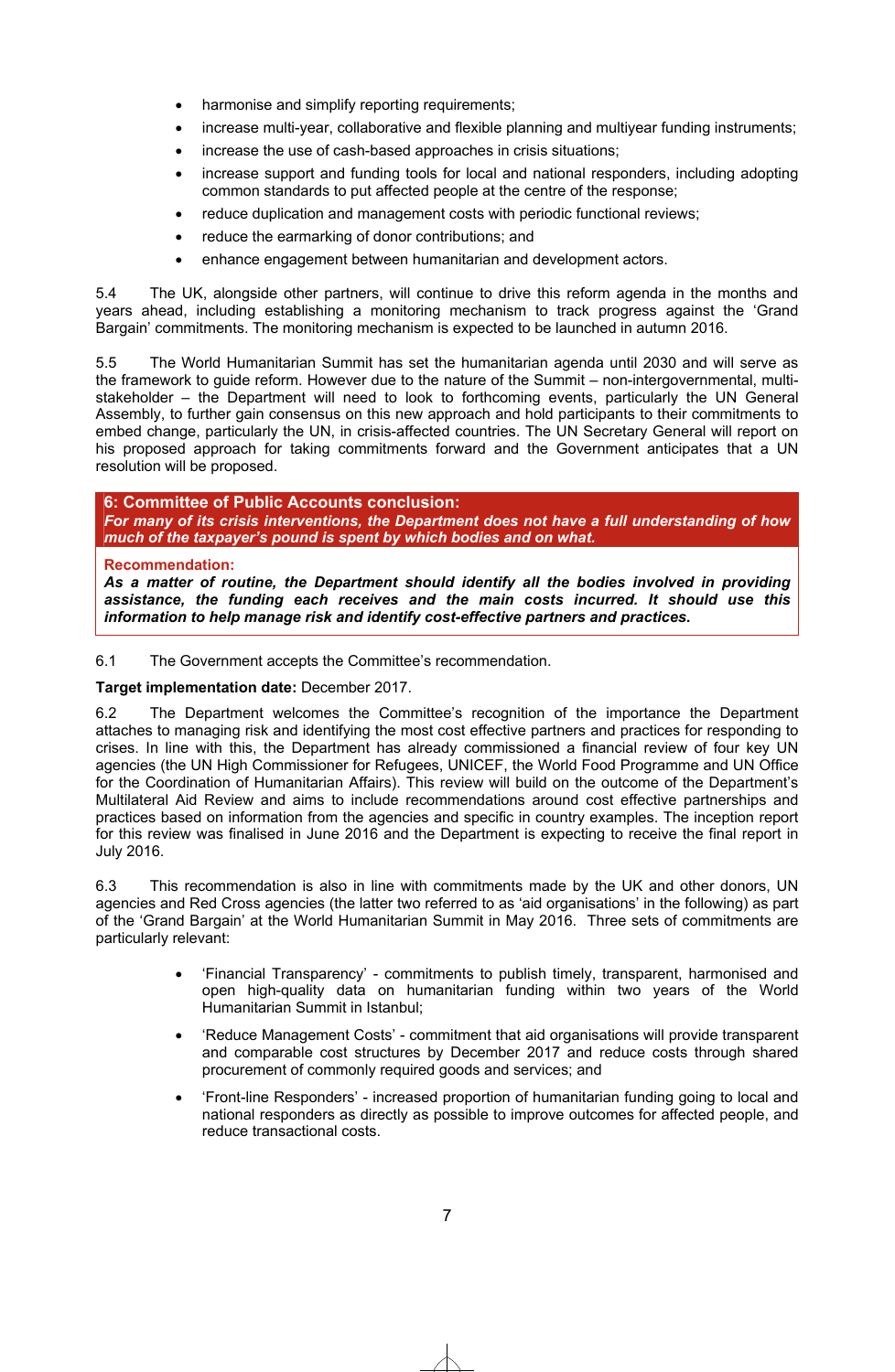# **Thirty Sixth Report of Session 2015-16**

### **Cabinet Office**

## **Use of Consultants and Temporary Staff**

#### **Introduction from the Committee**

The main 17 Government departments and their agencies paid permanent staff salaries totalling £17 billion in 2014–15. Departments also spent between £1.0 billion and £1.3 billion on consultants and temporary staff, who are paid as independent suppliers rather than as employees. They can fulfil anything from highly specialist roles through to providing cover during peaks in demand for less skilled work, and the approach to managing these resources needs to be tailored accordingly. Both consultants and temporary staff are sometimes used to fill gaps in the skills of the civil service.

In 2010, as part of its plan to reduce the deficit, the Government introduced a more coordinated approach to the procurement of common goods and services, including for consultants and temporary staff. A series of cross-government contractual agreements (frameworks) are managed by the Crown Commercial Service, an agency of the Cabinet Office. The Government also introduced new spending controls which required departments to obtain ministerial approval before appointing external resources, and to inform the Cabinet Office before appointing consultants for more than 9 months.

On the basis of a report by the National Audit Office, the Committee took evidence, on 1 February 2016, from the Cabinet Office, Home Office and Department for the Environment and Rural Affairs about the use of consultants and temporary staff within the Civil Service. The Committee published its report on 22 April 2016. This is the Government response to the Committee's report.

#### **Background resources**

- NAO Report: Use of consultants and temporary staff Session 2015-16 (HC 603)
- PAC Report: Use of consultants and temporary staff Session 2015-16 (HC 726)

#### **1: Committee of Public Accounts conclusion:**

*Departments have not made progress with their workforce planning which means they do not know their future resource needs and will have to resort more often to using consultants and*  temporary staff.

#### **Recommendation:**

*The Cabinet Office needs to set out clearly how it will define success in developing key skills across government. By January 2017 it should have in place realistic targets for the skills it expects to be held within specialist functions and the senior civil service by the end of this Parliament.* ̘

1.1 The Government accepts the Committee's recommendation.

#### **Target implementation date:** April 2017.

1.2 The Government believes the most effective method of developing key skills is through crossdepartmental functions. 10 core functions have been identified as key to transforming and increasing the performance of the Civil Service over the next 5 years.

1.3 The Commercial function has developed cross-government career competencies and standards that apply to each role-level (including the Senior Civil Service), and will continue further work to identify targets at each level. The Project Delivery function will shortly launch a set of core job roles and a career ladder focused on specialist and leadership roles, which will form the basis of workforce and capability tracking across government. Similar work is underway on digital skills and capability.

1.4 The Cabinet Office recognises that further work is needed to develop capability plans in each function, including putting targets and more robust measures in place. Work to build skills of the senior civil service is also underway and the first stage of a Leadership Academy will be in place by March 2017. One major strand of the Academy will be dedicated to key professional skills.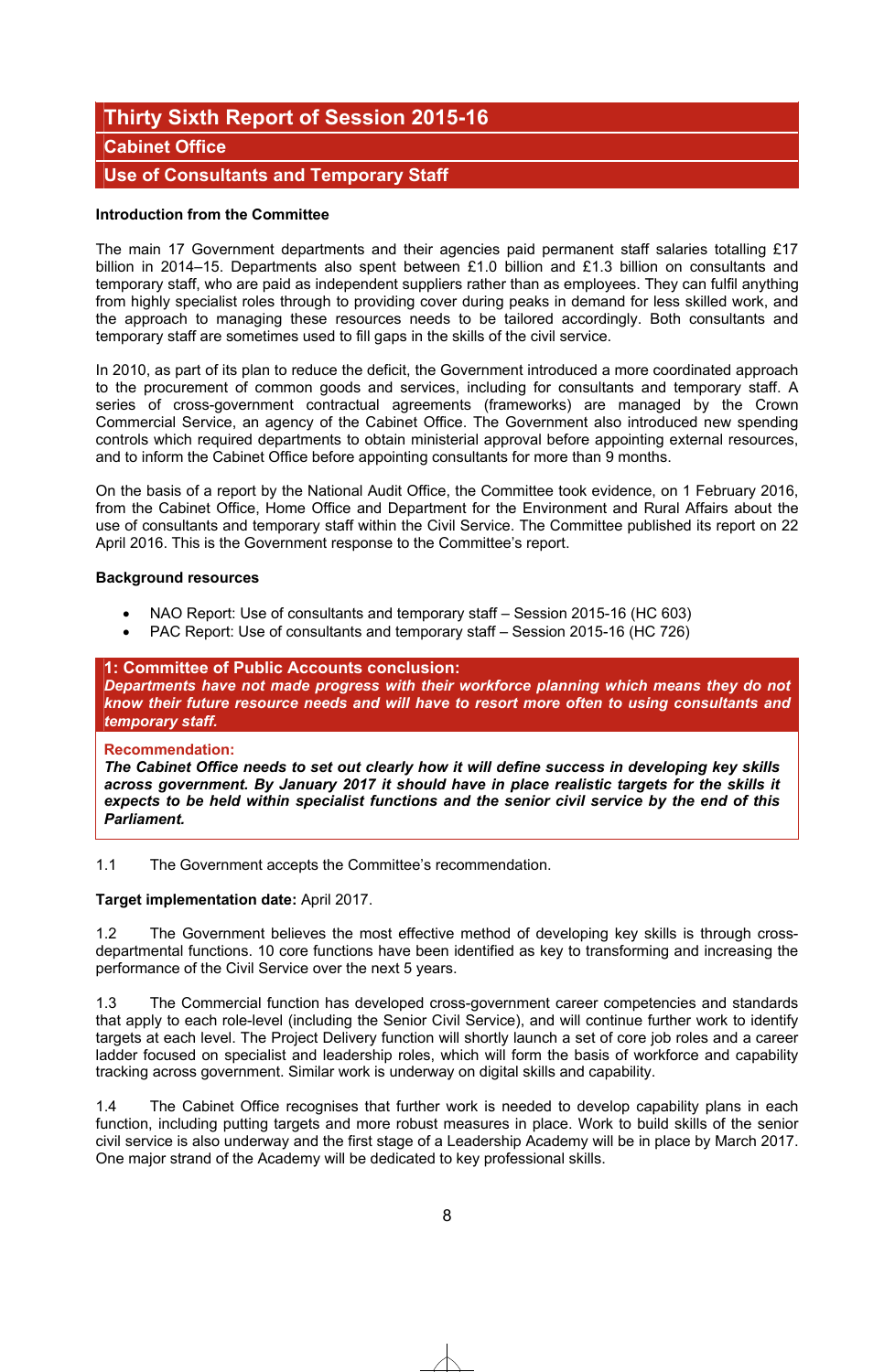#### **2: Committee of Public Accounts conclusion:**

*Departments have not made progress with their workforce planning which means they do not know their future resource needs and will have to resort more often to using consultants and temporary staff.* 

#### **Recommendation:**

*By December 2016, all Departments should produce a strategic workforce plan that covers their entire group for the next five years, identifying expected 'skills gaps' and other resource needs and how they will be filled (including by consultants and temporary staff). The Cabinet Office should provide the Committee with an update, naming those Departments still lagging behind, in March 2017.* 

2.1 The Government accepts the Committee's recommendation.

#### **Target implementation date:** March 2017.

2.2 The Cabinet Office will ask each department to produce a strategic workforce plan that covers the civil servants in their entire group.

2.3 The workforce strategy for the Civil Service sets out how the Cabinet Office will develop a highly capable, skilled and engaged workforce, whilst at the same time becoming smaller and highly adaptable. The strategy also extends to the functions, ensuring that the key skills of commercial, digital, project delivery and finance are built into the wider workforce, and to leadership capability at all levels in the Civil Service.

2.4 To underpin the workforce strategy the Cabinet Office is continuing to build strategic workforce planning capability across the Civil Service to better identify and manage workforce supply and demand. The Strategic Workforce Planning Expert Service is working with departments to develop internal and external insight to understand key workforce risks, workforce trends and labour market conditions.

2.5 The Expert Service will work with departments to develop overarching strategic workforce plans that take into account the insight as described above, coupled with work underway to understand the workforce implications of Single Departmental Plans. This will enable departments to understand where they are likely to have skills gaps in the future and implement plans to address them effectively. Those plans may include the use of consultants and temporary staff to provide specialist skills or to meet short term requirements necessary to deliver business objectives.

#### **3: Committee of Public Accounts conclusion:**

*The numbers of temporary staff employed by departments has been growing since 2011–12 and specialist temporary staff often cost twice as much as permanent staff.* 

#### **Recommendation:**

*By autumn 2016, all departments should have established regular reviews of the need for temporary staff across their whole group, the time in post and the progress made in filling more of these posts with permanent staff. The Cabinet Office should cover this issue in its update to us in March 2017.* 

3.1 The Government accepts the Committee's recommendation.

#### **Target implementation date:** March 2017.

3.2 The Cabinet Office will ask all departments to establish reviews across their group of organisations with civil servants. The Cabinet Office is working with departments to build better, more comprehensive and sophisticated strategic workforce plans. Part of this process will be to review various aspects of the data periodically so that progress can be monitored, and informed decisions can be taken going forward. The Civil Service is seeking to reduce its reliance on contingent labour but there may be some cases where this is the most appropriate and cost effective way of delivering objectives.

3.3 To improve monitoring, and ensure usage is appropriate, the Cabinet Office are conducting an exercise into contingent labour HR data so that we know what the current position is, understand where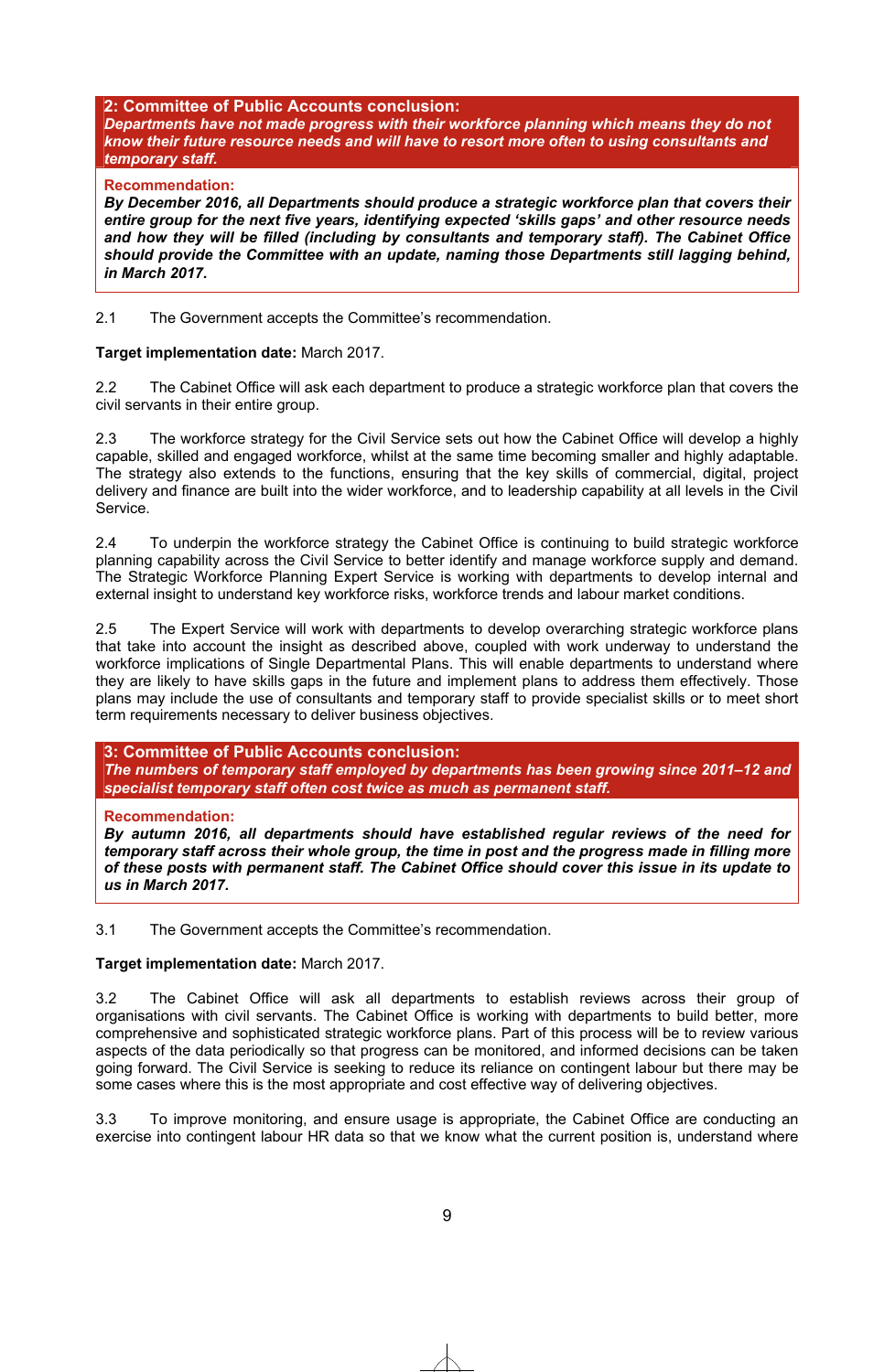data is less robust and the governance arrangements in place operating within departments to ensure appropriate usage.

**4: Committee of Public Accounts conclusion:** *The Committee is not convinced that Departments are doing all they can to ensure that temporary staff pay the right tax.* 

#### **Recommendation:**

*HM Treasury should re-evaluate its guidelines to departments in the light of Budget 2016. It should also require that departments immediately review whether their off-payroll staff should*  be on PAYE and, after April 2017 that departments review the calculation of tax for a sample of *any temporary staff who continue to be contracted as a company.* 

4.1 The Government accepts the Committee's recommendation.

#### **Target implementation date:** April 2017.

4.2 The Treasury will consider whether its guidelines need amending following the Budget 2016 announcement of proposed reform in the public sector of the tax legislation on off-payroll limited company workers. HM Revenue and Customs published a consultation on these changes on 6 May 2016. Following this, the Treasury will consider whether changes to the guidelines are necessary. The existing guidance will continue to require departments to review whether off-payroll staff should be on PAYE. After April 2017, the new tax rules announced at Budget 2016 will apply.

#### **5: Committee of Public Accounts conclusion:**

*Departments use central procurement agreements for only half of consultancy and temporary*  staff assignments, reducing government's ability to get the best deals.

#### **Recommendation:**

*From April 2016, all departments should use Crown Commercial Service agreements as their default option for appointing consultants and temporary staff, except in rare instances where, for example, particularly specialist skills are required and for which the business case provides a clear justification for use of other procurement routes.* 

#### 5.1 The Government accepts the Committee's recommendation.

#### **Target implementation date:** Winter 2017-18.

5.2 The Cabinet Office controls process seeks to ensure that all departments obtain value for money in their consultancy and contingent labour procurements. Where Crown Commercial Service (CCS) agreements are appropriate for use and offer the best value for money, they should normally be chosen as the procurement route. In some circumstances, for example where very specialist skills are required, there may nonetheless be a strong case for departments to use other procurement routes. Cabinet Office is working to strengthen the current controls process for consultancy and contingent labour.

5.3 CCS is putting in place new commercial solutions for the contracting of consultancy and contingent labour, to improve the buying experience for departments, be fit for purpose, ensure specialist skills can be procured, and to cover consultancy requirements above the current £2 million limit. These new arrangements should continue to be the preferred contracting route for departments for appointing consultancy and temporary staff across Government, and their broader span will ensure that departments need only go outside of them in rare circumstances. Target dates for implementation of the new models are Summer 2017 (Consultancy) and Winter 2017-18 (Contingent Labour).

**6: Committee of Public Accounts conclusion:** *The current procurement agreements for consultancy benefit large firms, and across all contracts there is minimal use of small and medium-sized enterprises (SMEs).* 

#### **Recommendation:**

*The Cabinet Office's Crown Commercial Service should set out how it will design wider SME participation into its new framework agreements, and specify a clear timescale with interim targets for the proportion of all government spending in these areas.*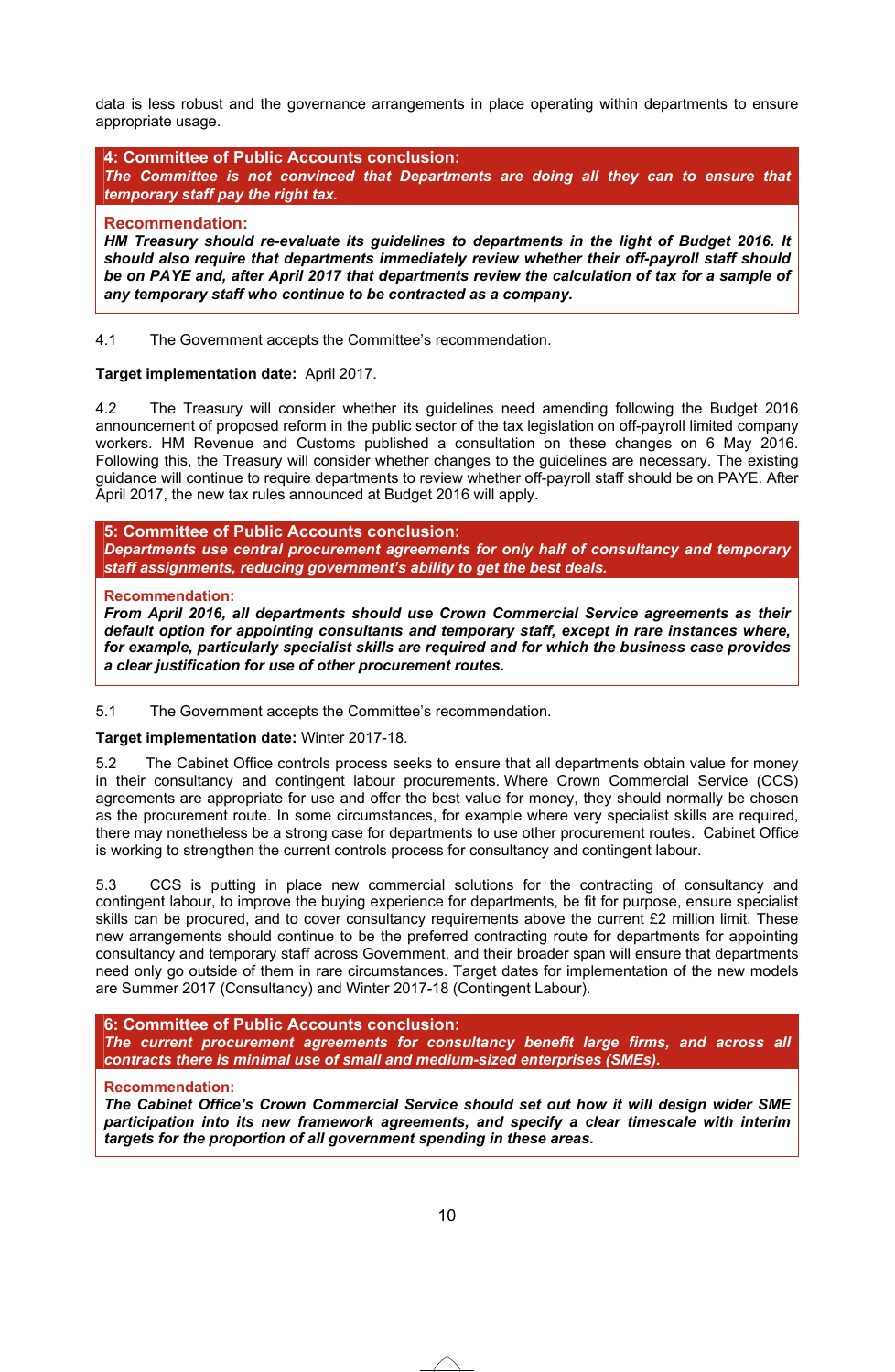6.1 The Government accepts the Committee's recommendation.

#### **Recommendation implemented.**

6.2 CCS has an overall target that 35% of all departmental spend (direct and indirect) through its deals will go to SMEs by 2020; progress against the target is reported monthly to a Board chaired by the CEO.

6.3 The new procurement vehicles currently being developed for temporary labour and consultancy will be much more attractive to SMEs. The approach involves:

- simplified documentation and processes that are more accessible to SMEs
- additional advice for SMEs to help them compete
- pre-tender engagement between customers and the market
- fit for purpose Terms and Conditions, drawn up with SMEs in mind, for example, reducing the length of documentation and reducing the limits of liability
- facilitating the use of alternative pricing models and support around these, for example fixed prices, time and materials and contingent models
- disaggregating large contracts
- educating buyers and showcasing skills and capability.

6.4 The targets for SME engagement in temporary labour and consultancy have recently been reviewed to ensure that SME participation is maximised while also delivering required quality and service and best value for money. The new targets<sup>2</sup> are realistic and achievable, include both direct and indirect SME engagement and take account of new forecasts of spend coming through CCS frameworks.

1

**<sup>2</sup>** http://ccs-agreements.cabinetoffice.gov.uk/category-information-and-updates/professional-services.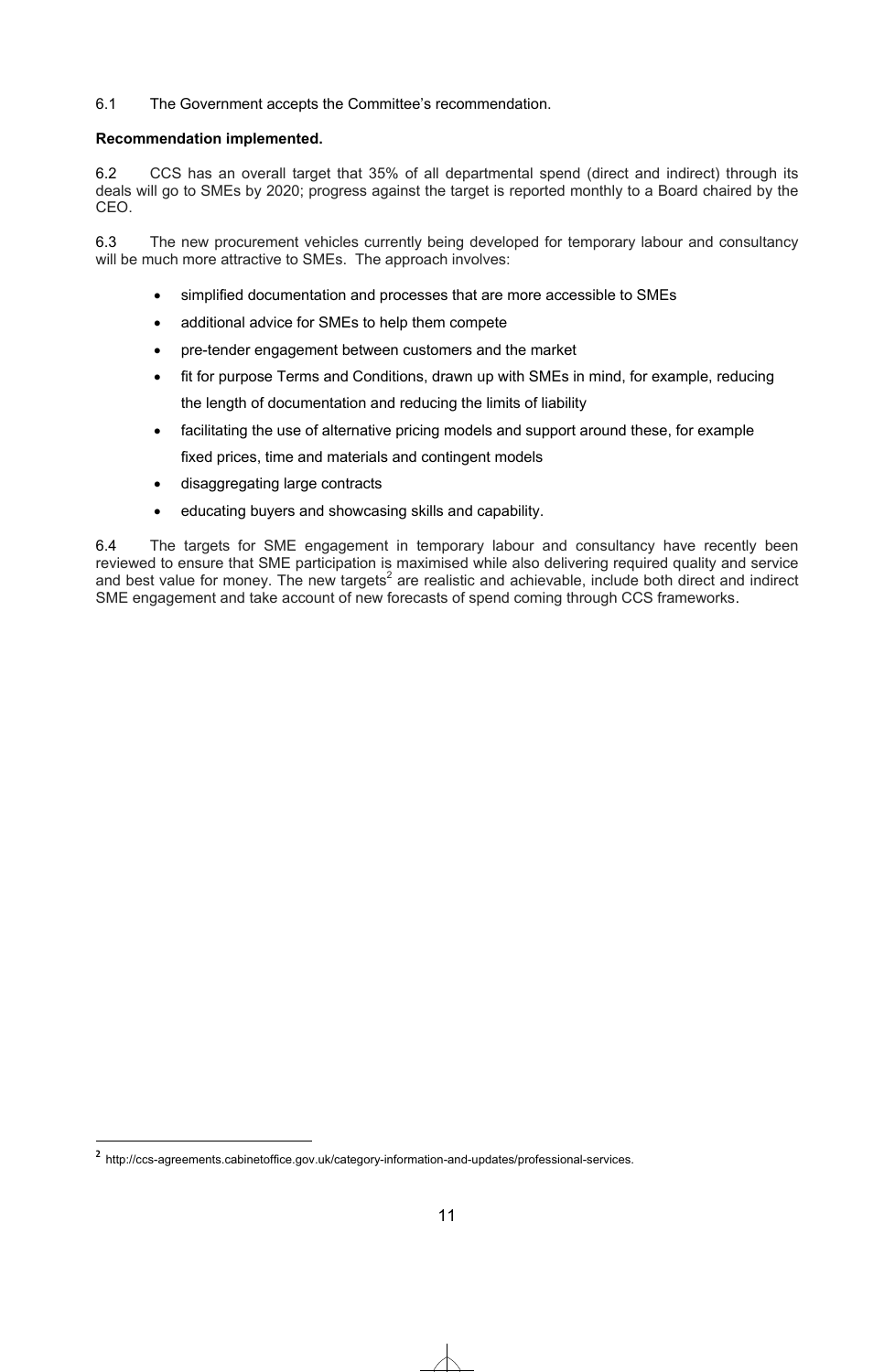# **Thirty Eighth Report of Session 2015–16 The Department for Communities and Local Government Extending the Right to Buy to housing association tenants**

#### **Introduction from the Committee**

The Department for Communities and Local Government has announced its intention to:

- give 1.3 million tenants of housing associations—through voluntary agreement with the housing association sector—the opportunity to buy their home at Right to Buy levels of discount;
- finance this policy through the sale of high-value council homes as these fall vacant, with the funding to be obtained from local authorities through an annual payment; and
- ensure a new home is provided for each one sold by housing associations on at least a one-forone basis, as well as ensuring additional homes are provided for those sold by local authorities, with at least two additional affordable homes provided for each one sold in London.

Provisions in the Housing and Planning Bill 2015–16 (the Bill) will enable the voluntary agreement to be implemented.

#### **Background resources**

- x NAO Memorandum: *Extending the Right to Buy* March 2016.
- x CLG Report: *Housing associations and the Right to Buy* Session 2015-16 (HC 370)
- x PAC Report: *Extending the Right to Buy to housing association tenants* Session 2015-16 (HC 880)

#### **1: Committee of Public Accounts conclusion:**  *The Department has presented Parliament with little information on the potential impacts of the legislation required to implement this policy.*

#### **Recommendation 1a:**

*The Department should publish a full impact assessment containing analysis in line with the guidance on policy appraisal in HM Treasury's Green Book, to accompany the proposed secondary legislation, setting out the impact of this policy on Housing Benefit and Universal Credit.* 

1.1 The Government accepts the Committee's recommendation.

#### **Target implementation date:** Winter 2016-17.

1.2 The Department is ensuring that decision-making at every stage is informed by sound analysis and assessment of value for money. This is a continuing process, as more information becomes available, and as policy decisions are made.

1.3 The Government's manifesto set out a commitment to extend Right to Buy discounts to housing association tenants, funded through the sale of higher value council homes. The National Housing Federation came forward with an offer, on behalf of the housing association sector, to extend the Right to Buy on a voluntary basis: 'the Voluntary Right to Buy Agreement'. As a result, it was not necessary for the Government to take through primary legislation setting out a statutory framework for the extension of the Right to Buy to housing associations.

1.4 The clauses in the Housing and Planning Act 2016 give the Government a power to pay grant to housing associations to recompense them for discounts in relation to sales to tenants. They do not set out a detailed policy framework. The detail of how the Voluntary Right to Buy Agreement will be implemented is being developed in partnership with the housing association sector, including through a pilot with five housing associations.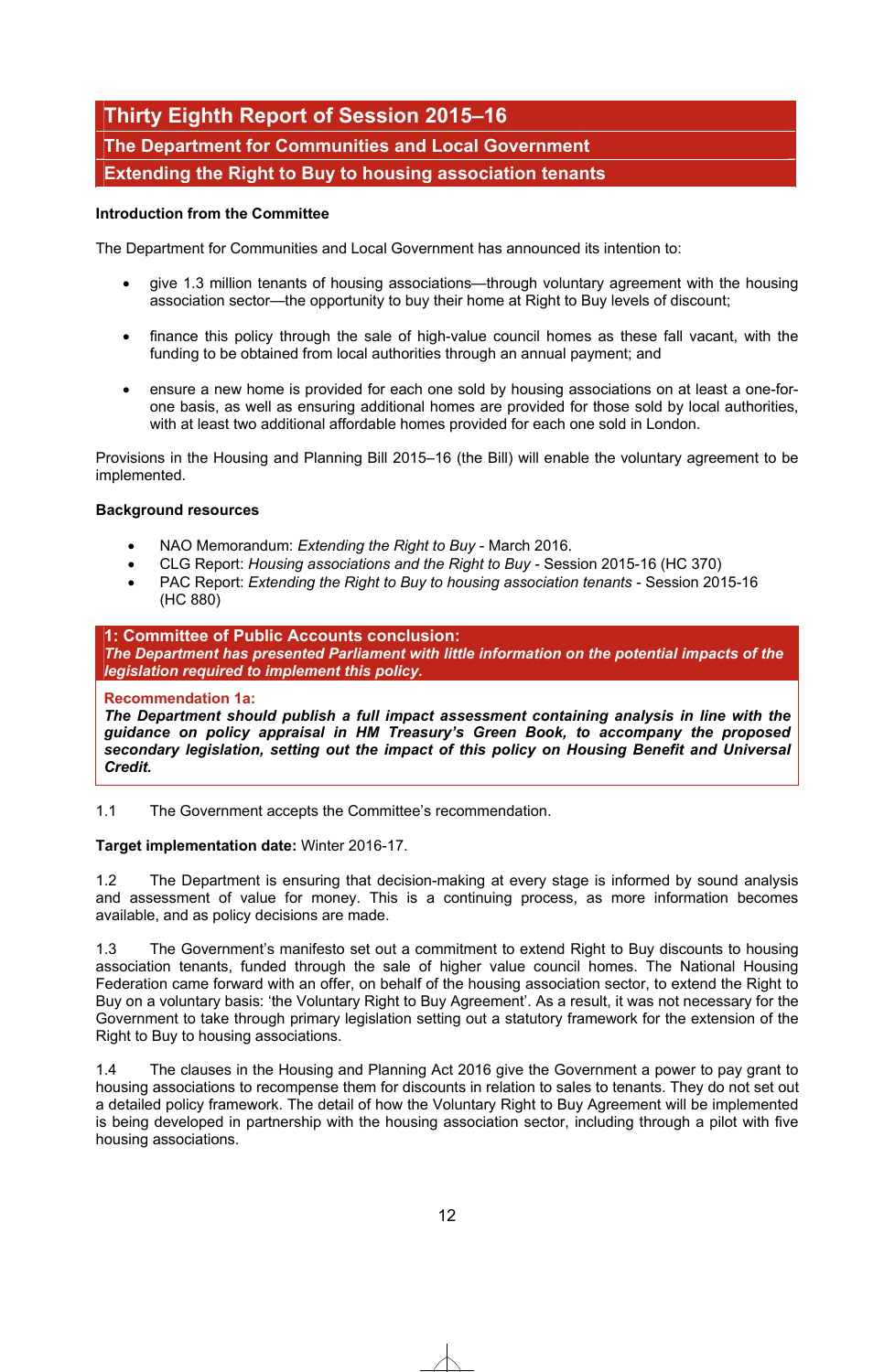1.5 A number of the detailed policy decisions underpinning both the higher value asset and Right to Buy policies were still under consideration by Ministers at the point at which the Bill was published. The Government was therefore not in a position to publish a full impact assessment for these policies at the time of the Housing and Planning Bill's introduction.

1.6 The Department considered carefully, in consultation with other Government departments and the Better Regulation Executive, the approach it should take to these policies at the time of the Bill's publication. A regulatory impact assessment was not required, as the extension of the Right to Buy was voluntary, and the sale of local authority higher value local authority assets only affects the public sector. Regulatory impact assessments are required only when there are regulatory impacts on business.

1.7 The Housing and Planning Act 2016 has now received Royal Assent. The Act provides powers for Government to make secondary legislation to define 'higher value' homes and to set out any exclusions from that definition. It also enables Government, following consultation, to issue a determination specifying the amount that local authorities must pay in respect of their higher value vacant housing.

1.8 The Department agrees that further assessment of the impact of both policies will be published, alongside this secondary legislation on higher value assets. The regulations defining higher value will be subject to affirmative procedure, which will give Parliament further opportunity to scrutinise the detail of the policy.

#### **Recommendation 1b:**

*1b The Department should publish a full impact assessment containing analysis in line with the guidance on policy appraisal in HM Treasury's Green Book, to accompany the proposed secondary legislation, setting out how these vary geographically, and the financial transfers between local authority areas, showing net flows of money between local authorities making payments, and areas where the funding is financing the construction of new homes.*

1.9 The Government does not accept the Committee's recommendation.

1.10 The impact assessment will be Green Book compliant, and it will take account of the distribution of higher value vacant housing sales and voluntary Right to Buy sales.

1.11 The amount that local authorities will be required to pay central Government, in respect of their higher value vacant housing, will be set out in the determinations which will be informed by the secondary legislation. The areas where the funding is financing the construction of new homes will be shown in the data that the Department will publish on the additional homes provided through the voluntary Right to Buy and the sale of higher value vacant housing.

**2: Committee of Public Accounts conclusions:**  *It is not clear how this policy will be funded in practice, or what its financial impacts might be.*  **Recommendation:** 

*The Department should, by the time of the Autumn Statement in 2016, publish a full analysis showing how this policy is to be funded, provide a clear statement of where financial and other risks lie, and spell out its contingency plan if its policies prove not to be fiscally neutral.* 

2.1 The Government accepts the Committee's recommendation.

2.2 We will publish our analysis of the costs and financial impacts in the normal way, at the time of the full commencement of the policy. In addition, the payments that local authorities will be required to make to central Government will be set out in the determinations which will be informed by the secondary legislation.

2.3 The Government notes the committee's comments and is committed to robust and proportionate risk management and contingency planning across all programmes. The voluntary agreement between the Government and the National Housing Federation will enable Government to manage demand in line with the available funding. The agreement states "*we anticipate the Government would put in place*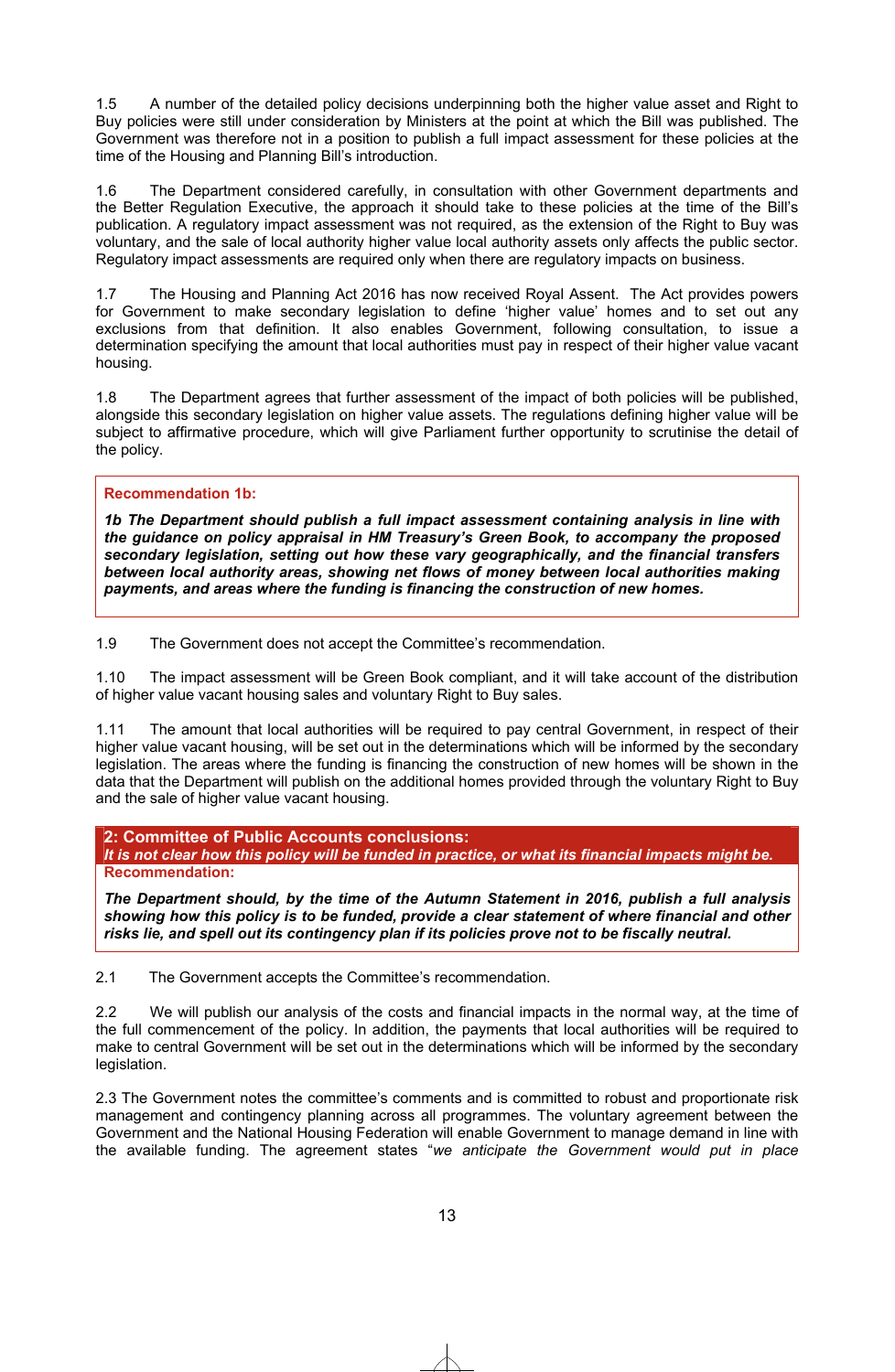*arrangements to manage the financial costs of the policy to ensure that the cost of sales does not exceed the value of receipts received from the sale of high value council assets. This could include, for example, introducing an annual cap on the costs of Right to Buy discounts*". Further clarification will be provided when the scheme is implemented.

**3: Committee of Public Accounts conclusion:**  *The commitment to replace homes sold under this policy on at least a one-for-one basis will not ensure that these will be like-for-like replacements as regards size, location or tenure.* 

#### **Recommendations:**

*The Department should publish data on where replacement homes are built, what size and type of tenure they are, and when they are completed (not merely started) for: housing association homes sold under the extended Right to Buy.* 

*The Department should publish data on where replacement homes are built, what size and type of tenure they are, and when they are completed (not merely started) for: higher-value council homes sold to finance the extended Right to Buy.* 

*The Department should publish data on where replacement homes are built, what size and type of tenure they are, and when they are completed (not merely started) for: homes sold under the reinvigorated Right to Buy.* 

3.1 The Government accepts the Committee's recommendations.

**Target implementation date**: Winter 2017 for the reinvigorated Right to Buy. Data for the extended Right to Buy and higher value vacant housing would be published after the first sales have taken place

3.2 As part of the reinvigoration of the Right to Buy in 2012, the Government made a commitment that, for every additional home sold, a new affordable home would be provided nationally. As the report notes, the Government has been clear since 2012 that the commitment is not to like-for-like replacement. Under the agreements they have signed to retain the Right to Buy receipts, it is for local authorities to determine the size of the replacement rented property, based on local need.

3.3 The Department publishes quarterly data for the reinvigorated Right to Buy, which shows sales, receipts and additional starts provided through Right to Buy receipts by each stock holding local authority.<sup>3</sup> Completions of properties funded through Right to Buy receipts are published as part of the Local Authority Housing Statistics.<sup>4</sup> Consideration will be given to any changes that may be needed to the data currently collected.

3.4 The commitment made in the voluntary agreement is that housing associations at a national level will provide one new home for each home sold, and housing associations will have flexibility over the tenure of the replacement. In relation to the use of higher value asset receipts, the Department also wants to ensure that there is flexibility to respond to local housing need. The Department is discussing with housing associations and councils what data will be collected in relation to the monitoring of the additional homes provided through the voluntary Right to Buy and the sale of higher value vacant housing.

#### **4: Committee of Public Accounts conclusion:**

*Increases in the value of discounts available under Right to Buy have increased the risk of abuse.* 

#### **Recommendation:**

1

*The Department should write to the Committee within six months providing estimates of the amounts of public money lost through fraud and other sharp practice since 2012 under the reinvigorated Right to Buy, and the amounts at risk under the new policy of extending the Right to Buy; providing an assessment of the capacity of, and costs on, local authorities and housing associations to vet all Right to Buy applicants effectively; and setting out its plans for tackling fraud and abuse to protect public money.* 

**<sup>3</sup>** https://www.gov.uk/government/statistical-data-sets/live-tables-on-social-housing-sales

<sup>4</sup> https://www.gov.uk/government/statistical-data-sets/local-authority-housing-statistics-data-returns-for-2014-to-2015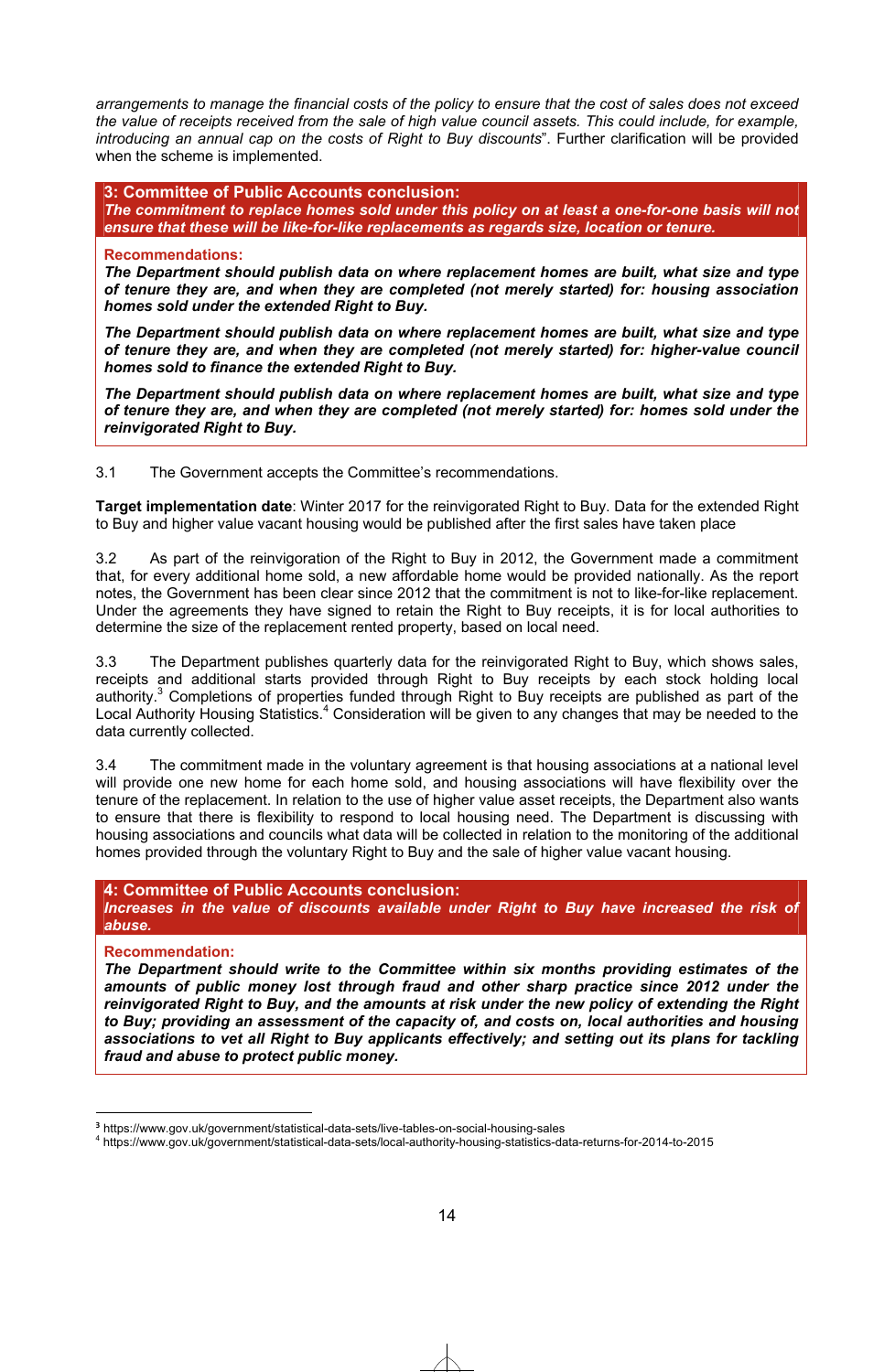#### 4.1 The Government accepts the Committee's recommendation.

#### **Target implementation date:** Winter 2016-17.

4.2 The Government takes fraud seriously; subletting council housing is illegal and legislation ensures anyone found guilty could face fines or custodial sentences. The Prevention of Social Housing Fraud Act, which came into force on 15 October 2013, increases the deterrent to tenants considering cheating the system, allows those who do cheat to be detected more easily and punished more severely, and encourages social landlords to take a more proactive approach to tackling tenancy fraud. The Government has also provided £19 million to help councils tackle the problem.

4.3 Local authorities prosecute those tenants that exploit the Right to Buy scheme locally, and the measures that are already in place are designed to catch those that are exploiting the system. It is made clear to applicants that providing false or misleading information may be regarded as a criminal offence, and result in court action and recovery of the property. There are also clear rules around 'deferred resale', where tenants and companies enter into an agreement which results in the property ceding the property to the company in return for a loan to purchase. Even if the transfer takes place after a number of years, the discount has to be repaid from the date of the agreement, making the practice less attractive, and tenants are required to declare any such arrangement at the outset.

4.4 Under the reinvigorated scheme, local authorities can keep a portion of the sales receipt to cover their transaction costs, which can include fraud prevention measures.

4.5 As the Department develops the main voluntary Right to Buy scheme in collaboration with the housing association sector, it is consciously taking steps to ensure that as far as possible fraud prevention measures are designed into the sales process. Fraud is a key issue being considered by the joint working group on the applications and sales process, and different approaches to preventing fraud are being trialled under the pilot. Sheffield Hallam University are also undertaking research into the pilot, and the findings from that study will be fed into the working group.

4.6 To help to further tackle the issues around fraud and sharp practices, the Department has set up a new working group with social landlords, lenders and key partners to help determine how common these practices are. The objectives of the group are to:

- Understand what existing fraud and sharp practices occur, the scale of this activity, how and when is it noticed, and who by;
- Understand what is currently done by local authorities and others, and to share best practice;
- Consider how this will translate into the voluntary Right to Buy, and other potential fraudulent or sharp practices that could occur;
- Identify any additional safeguards that can be put into place and provide guidance to the sector.

4.7 The Department will write to the Committee with the findings of the working group and its plans to further reduce fraud.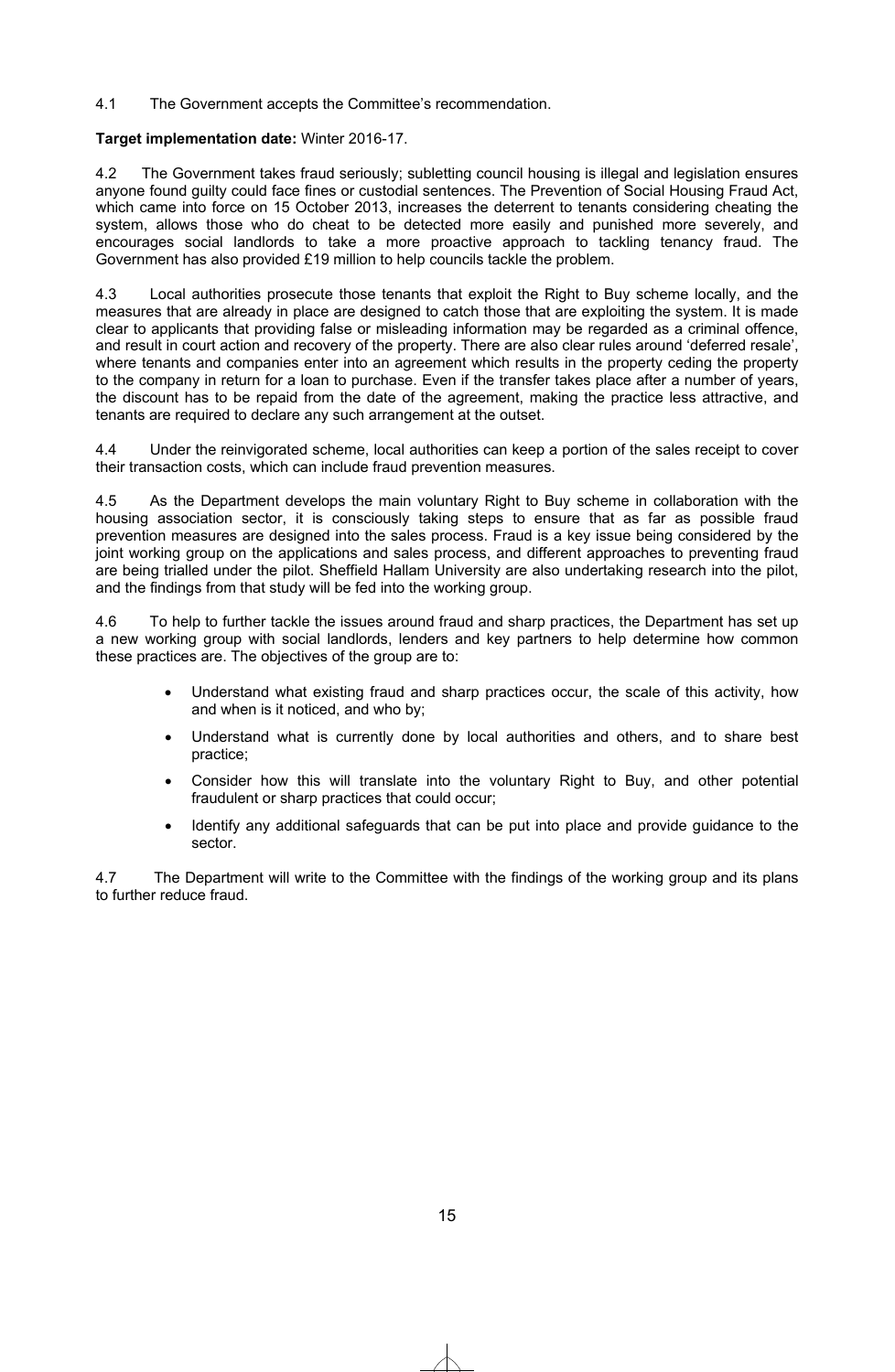# **Fortieth Report of Session 2015-16**

### **Department of Health**

## **Managing the supply of NHS clinical staff in England**

#### **Introduction from the Committee**

The NHS employs around 824,000 clinical staff, including doctors, nurses, midwives and allied health professionals, such as physiotherapists. Clinical staff cost around £43 billion each year to employ and account for around half of NHS providers' costs.

The Department of Health (the Department) is ultimately accountable for securing value for money from spending on health services, including on training and employing clinical staff. Health Education England is responsible for providing leadership and oversight of workforce planning. It develops national and regional plans and commissions the training of new clinical staff. It spent £4.3 billion on training places in 2014–15 and 140,000 students are in clinical training at any one time. Healthcare providers, including NHS trusts and NHS foundation trusts, are responsible for employing staff and supporting clinical placements. Trusts are overseen by NHS Improvement, which brings together the NHS Trust Development Authority and Monitor.

On the basis of a report by the National Audit Office, the Committee took evidence, on 23 February 2016, from the Department of Health, Health Education England, NHS Improvement (the new body which brings together Monitor and the NHS Trust Development Authority) and NHS England. The Committee published its report on 11 May 2016. This is the Government response to the Committee's report.

#### **Background resources**

- x NAO report: *Managing the supply of NHS clinical staff in England* Session 2015-16 (HC 736)
- PAC report: *Managing the supply of NHS clinical staff in England* Session 2015-16 (HC 731)

#### **1: Committee of Public Accounts conclusion:**

*National bodies have set trusts unrealistic efficiency targets. This has caused the development of overly optimistic and aggressive staffing profiles which have subsequently led to staffing shortfalls. These have had to be met by increased use of agency staff.* 

#### **Recommendation:**

*The Department, NHS Improvement and Health Education England should provide greater national leadership and co-ordinated support to help trusts reconcile financial, workforce and quality expectations. They should report back to the Committee in December 2016 summarising what actions they have identified and implemented.*

1.1 The Government accepts the Committee's recommendation.

#### **Target implementation date:** December 2016.

1.2 As a result of the NHS Shared Planning Guidance<sup>5</sup> published by the leading health and care bodies in December 2015, neighbouring health and care services have come together under 44 defined footprints to develop Sustainability and Transformation Plans to transform the way that care is delivered and to narrow the gaps (health and wellbeing, care and quality, and finance and efficiency) outlined in the NHS Five Year Forward View<sup>6</sup>. The guidance sets out that the best plans will create coherence across different elements including workforce and finance for the period up to March 2021. Specifically, the 44 areas were asked to complete an integrated finance, activity and workforce template as a mechanism for ensuring that workforce and affordability are aligned, and underpinned by deliverable efficiency targets, which takes into account the particular challenges facing the provider sector this year.

1.3 In order that the broad range of workforce issues relating to the delivery of Sustainability and Transformation Plans are discussed by the right people, Health Education England will establish Local Workforce Action Boards.

 5 https://www.england.nhs.uk/ourwork/futurenhs/deliver-forward-view/

<sup>6</sup> https://www.england.nhs.uk/ourwork/futurenhs/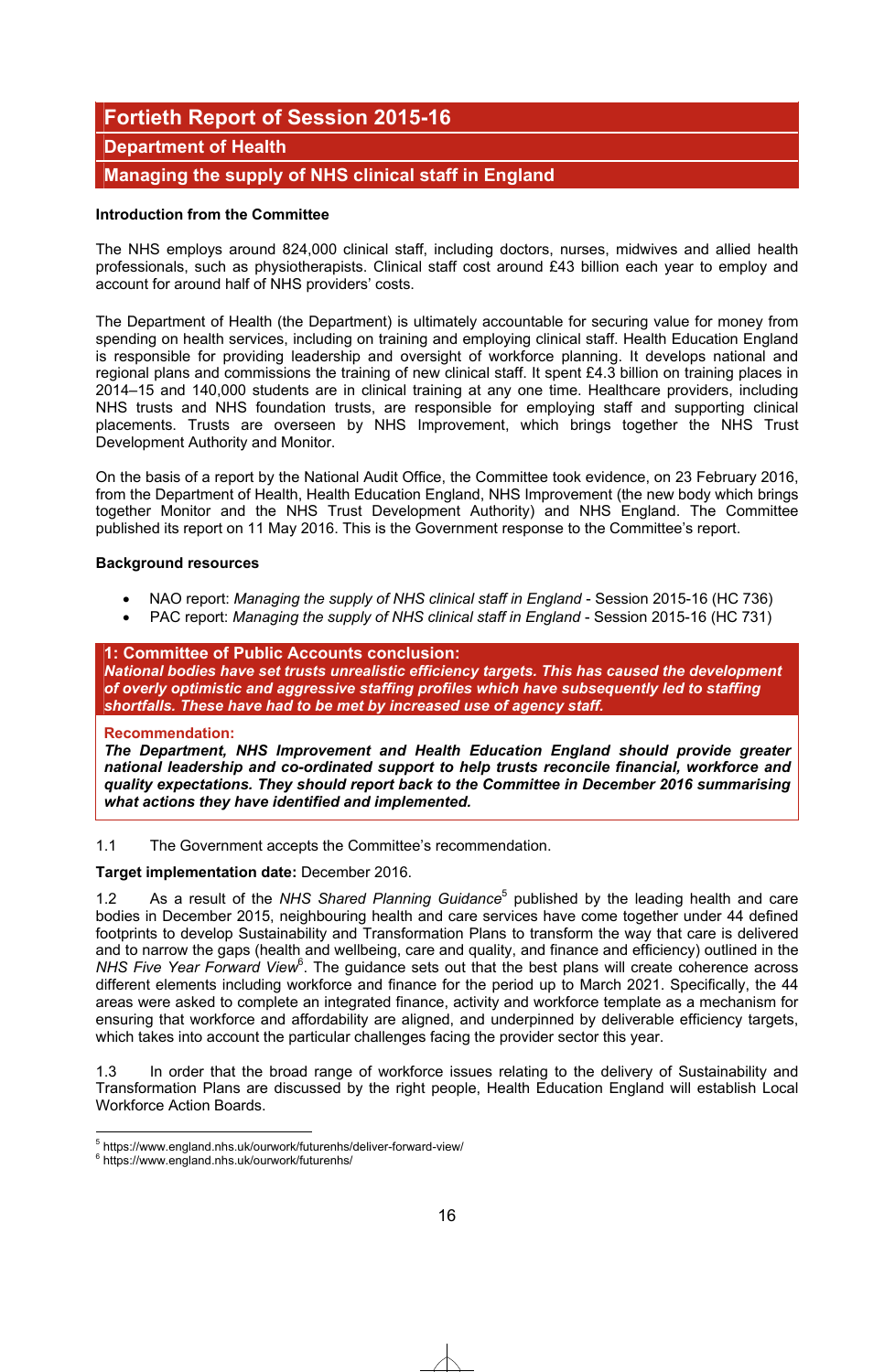1.4 The leading health and care bodies will work together across the four regional areas to oversee the shared delivery of the Five Year Forward View through Sustainability and Transformation Plans and Local Workforce Action Boards.

**2: Committee of Public Accounts conclusion:**  *Efforts to retain existing clinical staff are not well managed, which may further increase shortfalls.* 

**Recommendation:**  *NHS Improvement should review trends in clinical staff leaving the NHS and variations between trusts, and provide us with a plan by December 2016 on how it will support trusts to retain staff better.*

2.1 The Government accepts the Committee's recommendation.

#### **Target implementation date:** Autumn 2016.

2.2 NHS Improvement has commenced a project to better understand nurse turnover and retention in NHS Trusts and Foundation Trusts in England to inform trust strategies to build nursing workforce capacity and reduce agency spend. NHS Improvement expects this project to be completed by the autumn. The main outputs will be a report outlining key findings and a summary of good practice for Workforce and Nurse Directors. It is proposed that this will complement a wider workforce improvement programme in respect of clinical staff retention.

2.3 Additionally, NHS Improvement will undertake a programme of work to analyse variation in the NHS clinical workforce across England. NHS Improvement will work closely with the Department and relevant health and care bodies to ensure consistency in respect of this programme of work. This will include working with Health Education England to ensure Local Workforce Action Boards and national partners receive intelligence on providers' positions on a range of supply measures including retention to inform co-ordinated action on current supply issues.

2.4 NHS Employers is currently undertaking work on how recruitment and retention can be improved for the nursing and midwifery workforce. The outcomes of this will feed through the nursing workforce supply board chaired by the Chief Nursing Officer.

#### **3: Committee of Public Accounts conclusion:**

*The shortage of nurses is expected to continue for the next three years.* 

**Recommendation:** 

1

*The Department, NHS Improvement and Health Education England should set out a plan for*  how the shortage of nurses will be addressed over the next three years, including how they will better coordinate overseas recruitment and return-to-practice initiatives and how they will *attract nurses to those areas with the highest shortfalls.*

3.1 The Government accepts the Committee's recommendation.

#### **Recommendation implemented.**

3.2 Health Education England published its workforce plan for 2016-17 $^7$  in May 2016 setting out future nursing supply forecasts. This indicates that up to 47,000 additional nursing and midwifery staff could be available to the NHS or other employers by 2020, if underpinning supply assumptions are achieved.

3.3 Health Education England's Workforce Advisory Board, with system-wide senior membership, has identified nursing as a priority for work on current workforce shortages, which Local Workforce Action Boards will support.

3.4 The Chief Nursing Officer's nursing supply board also considers what further action is needed further to the additional supply being generated by increased training commissions. It has agreed that

**<sup>7</sup>** https://www.hee.nhs.uk/our-work/planning-commissioning/workforce-planning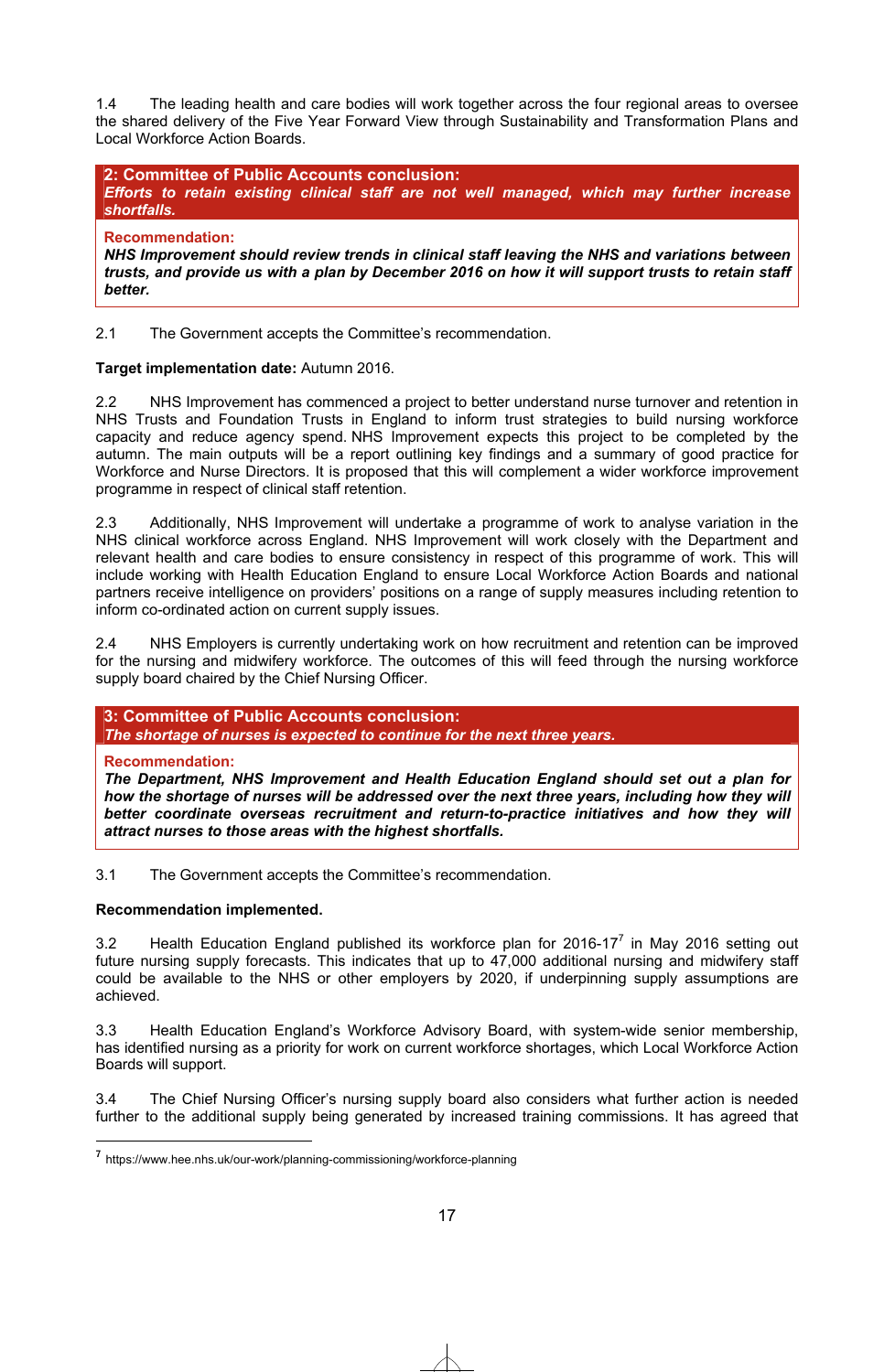international recruitment is best co-ordinated regionally with access to national-level advice. Chief Executives of the Department's arm's length bodies have recently agreed that Health Education England will lead a co-ordinated approach to international recruitment, with proposals in development.

3.5 Health Education England's 'Come back to nursing' initiative commenced during 2014-15. By April 2016, 2,314 people had been recruited onto the programme and 1,132 people had completed it. Of these, 644 people had secured employment and a further 488 were seeking employment or awaiting Nursing Midwifery Council registration. Health Education England intends to maintain the existing campaign and associated education and support.

**4: Committee of Public Accounts conclusion:**

*The significant increase in agency costs is mostly due to higher volumes not higher rates. This is largely the consequence of inaccurate headcount planning within both the trusts and the centre.* 

#### **Recommendation:**

*As well as capping hourly rates, the Department and NHS Improvement also need to address the fundamental issue of the increased demand for agency staff; they should report back to the Committee in December 2016 on progress in reducing use of agency staff and achieving the intended savings.*

4.1 The Government accepts the Committee's recommendation.

**Target implementation date:** December 2016.

4.2 A range of measures have been introduced with the aim of significantly reducing agency spend and use. As of April 2016:

- Trusts are required to stay within an annual ceiling for spending on all agency staff.
- Any agency staff must be procured from frameworks approved by NHS Improvement.
- The prices paid to agencies should ensure that agency workers are not rewarded more than a permanent member of staff (including a consideration of on-costs).

4.3 The measures introduced in 2015-16 are having a positive effect as evidenced by qualitative feedback from Trusts on the impact of the controls. Bringing down the returns to agency workers is intended to reduce the attractiveness of temporary work and encourage return to permanent roles.

4.4 Locally, NHS Improvement acts as a conduit for best practice workforce planning and management of agency demand, including retention and recruitment and working with groups of trusts to facilitate regional engagement. Implementation of the Lord Carter Review has identified savings opportunities from the better management of the substantive workforce which will reduce demand for temporary staff.

4.5 Nurses have also been added to the Shortage Occupation List, with a requirement that all posts filled through the tier 2 entry route should be subject to the resident labour market test prior to an appointment being made.

**5: Committee of Public Accounts conclusion:**  *The Committee is concerned that a lack of affordable homes in some parts of the country is affecting the supply of permanent NHS staff.* 

**Recommendation:** 

*The Department should set out how it will take account of the housing requirements for NHS staff, particularly in high-cost areas, in order to support permanent staffing.*

5.1 The Government accepts the Committee's recommendation.

**Target implementation date:** Autumn 2016.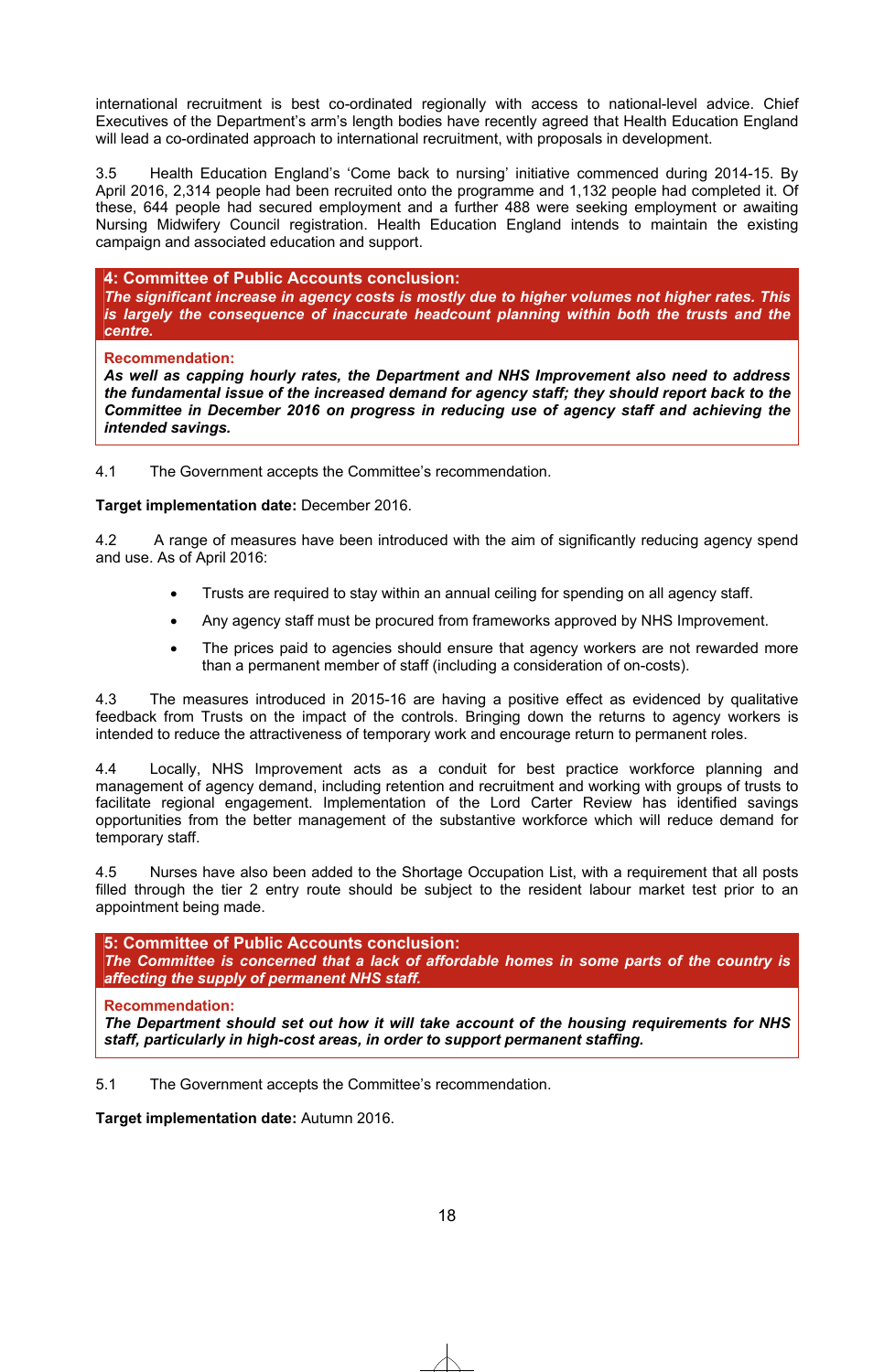5.2 The Department is working with the Department of Communities and Local Government to consider how the policy on Starter Homes can support NHS workers by giving NHS staff a right of first refusal on Starter Homes built on NHS land.

5.3 The Department is also in discussion with the National Housing Federation about how the NHS might work with Housing Associations to identify suitable, rented accommodation near their place of work.

5.4 Finally, the Department is offering support and advice to trusts on how they can make better use of their land, which includes the provision of staff accommodation. This includes developing case studies to highlight examples of where trusts have successfully developed land for their staff.

#### **6: Committee of Public Accounts conclusion:**

*The Committee is concerned about the impact that the proposed changes to the funding system could have on applicants for nurse, midwifery and allied health professional training.* 

#### **Recommendation:**

*The Department and Health Education England should assess the likely effect of the new funding system on rates of applications for nursing, midwifery and allied health training courses, including whether the impact is consistent across different demographic groups and courses and how the changes are expected to affect the relative number of overseas students to home students. The Committee also expects them to monitor the effects in real-time and report back to the Committee in autumn 2018 after the first year of the new funding system.*

6.1 The Government accepts the Committee's recommendation.

#### **Target implementation date:** Autumn 2018.

6.2 Removing the artificial 'cap' on nursing, midwife and allied health profession places will allow Higher Education Institutions to recruit more students than they are currently able to do. This will increase student numbers by up to 10,000 before the end of this parliament. This estimate was based on the level of unmet demand for healthcare courses currently seen in the higher education sector.

6.3 A preliminary equality assessment and economic impact assessment<sup>8</sup> were published alongside the consultation on healthcare education funding on 7 April 2016; a revised Impact Assessment will be published following the close of the consultation.

6.4 The effects of bursary reform will continue to be monitored and evaluated. The Department of Health will work with delivery partners such as Health Education England, Higher Education Funding Council for England, Student Loans Company and the Universities and Colleges Admissions Service to assess the effects of bursary reform.

**7: Committee of Public Accounts conclusion:**  *No coherent attempt has been made to assess the headcount implications of a number of major policy initiatives such as the 7-day NHS.* 

#### **Recommendation:**

1

*All major health policy initiatives should explicitly consider the workforce implications, and specifically the Department should report back to the Committee by December 2016 with a summary of the workforce implications of implementing the 7-day NHS.*

7.1 The Government accepts the Committee's recommendation.

#### **Target implementation date:** December 2016.

7.2 The Department is committed to improving the quality of policy making and has designed 6 tests to help policy makers identify the areas they need to think about when developing policy. This includes; '*what do the people who matter think?*' (including the views of frontline staff) and '*will it actually work and how will you know?*' (including the workforce requirements necessary to implement a policy).

**<sup>8</sup>** https://www.gov.uk/government/consultations/changing-how-healthcare-education-is-funded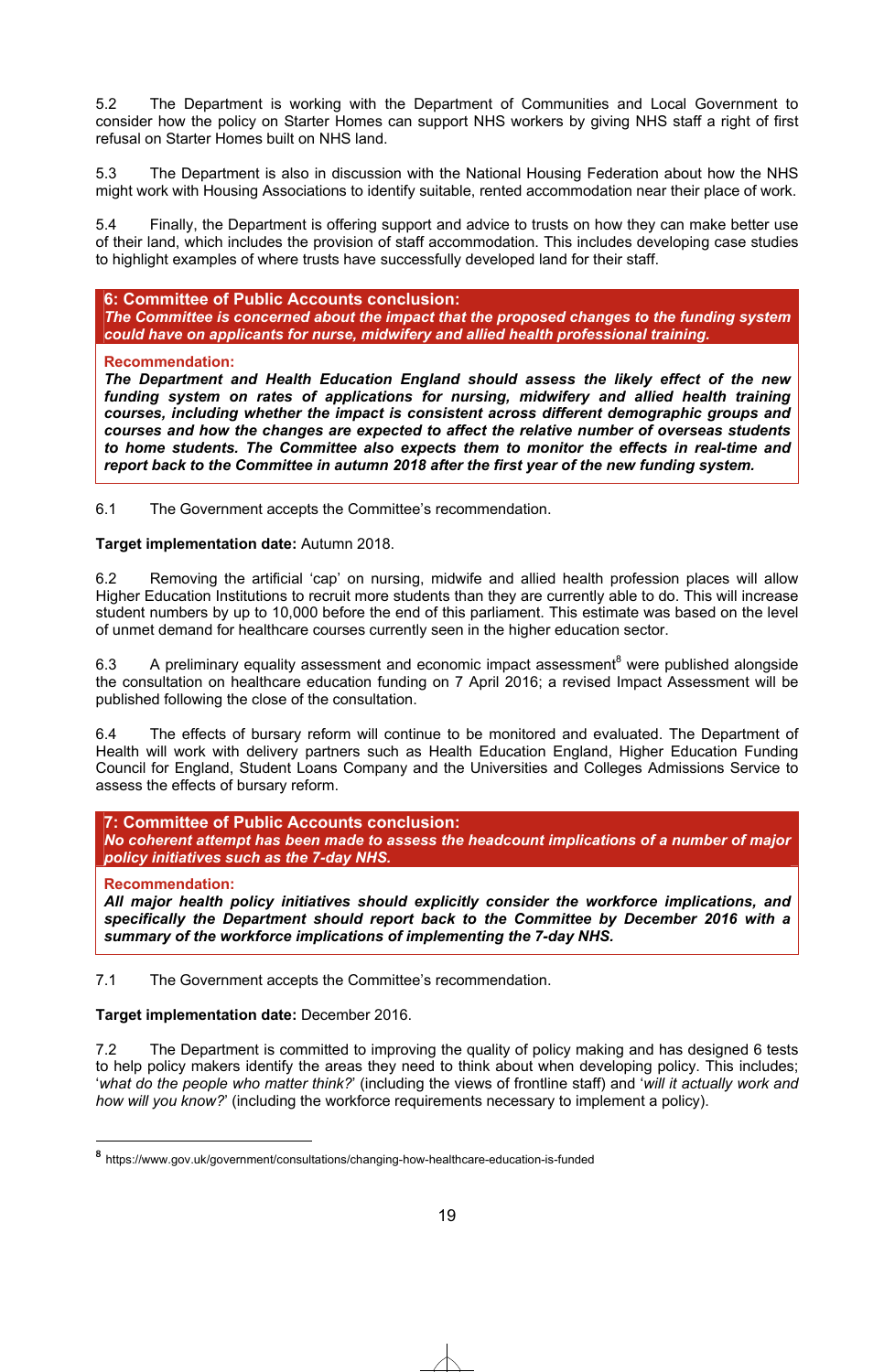7.3 Health Education England's Workforce Advisory Board has been established to develop a workforce with the skills to support the implementation of new models of care and to help embed workforce planning into policy delivery across the system.

7.4 On seven-day services specifically, NHS England and NHS Improvement are working with local health and care systems to ensure that seven-day services can be implemented affordably and sustainably, recognising that different solutions will be needed in different localities. NHS England and NHS Improvement are working closely with 10 areas implementing seven day services in hospitals by March 2017. This will ensure the Department and its arm's length bodies understand how best the NHS can deliver high-quality care across all days of the week, including the workforce requirements.

#### **8: Committee of Public Accounts conclusion:**

*Limitations in the data on staffing pressures make it difficult for health bodies to make wellinformed decisions about workforce planning.* 

#### **Recommendation:**

*The Department, working with its arm's-length bodies, should set out how it will ensure there is systematic reliable data on workforce pressures, including vacancy rates and reasons why staff leave the NHS, to help them manage the supply of clinical staff more effectively.*

8.1 The Government accepts the Committee's recommendation.

#### **Recommendation implemented.**

8.2 Most published data on the Hospital and Community Health Services workforce is drawn from the Electronic Staff Record which is an administrative HR and payroll system. Appropriate validation checks are in place for mandatory fields of the dataset. However, there are quality differences for some nonmandatory fields. Work has been undertaken over the past eight years to improve the quality of the data.

8.3 Monthly Hospital and Community Health Services official statistics include staff turnover and joiners and leavers. Reasons for leaving data are published quarterly and are regarded by the Health and Social Care Information Centre as of sufficient quality to meet the statistical code requirements.

8.4 Work began in 2013 to collect workforce data from non-NHS providers and additional data from GP practices. The Health and Social Care Information Centre published this new dataset for the NHS and independent sector on 30 March and for general practice on 27 April, as experimental statistics. General practice vacancy data will be published in September 2016, subject to data quality.

8.5 The Department is working with the Health and Social Care Information Centre to improve the quality of published experimental statistics on the number of advertised vacancies from NHS Jobs. These data are expected to provide a more complete picture of the health workforce over time.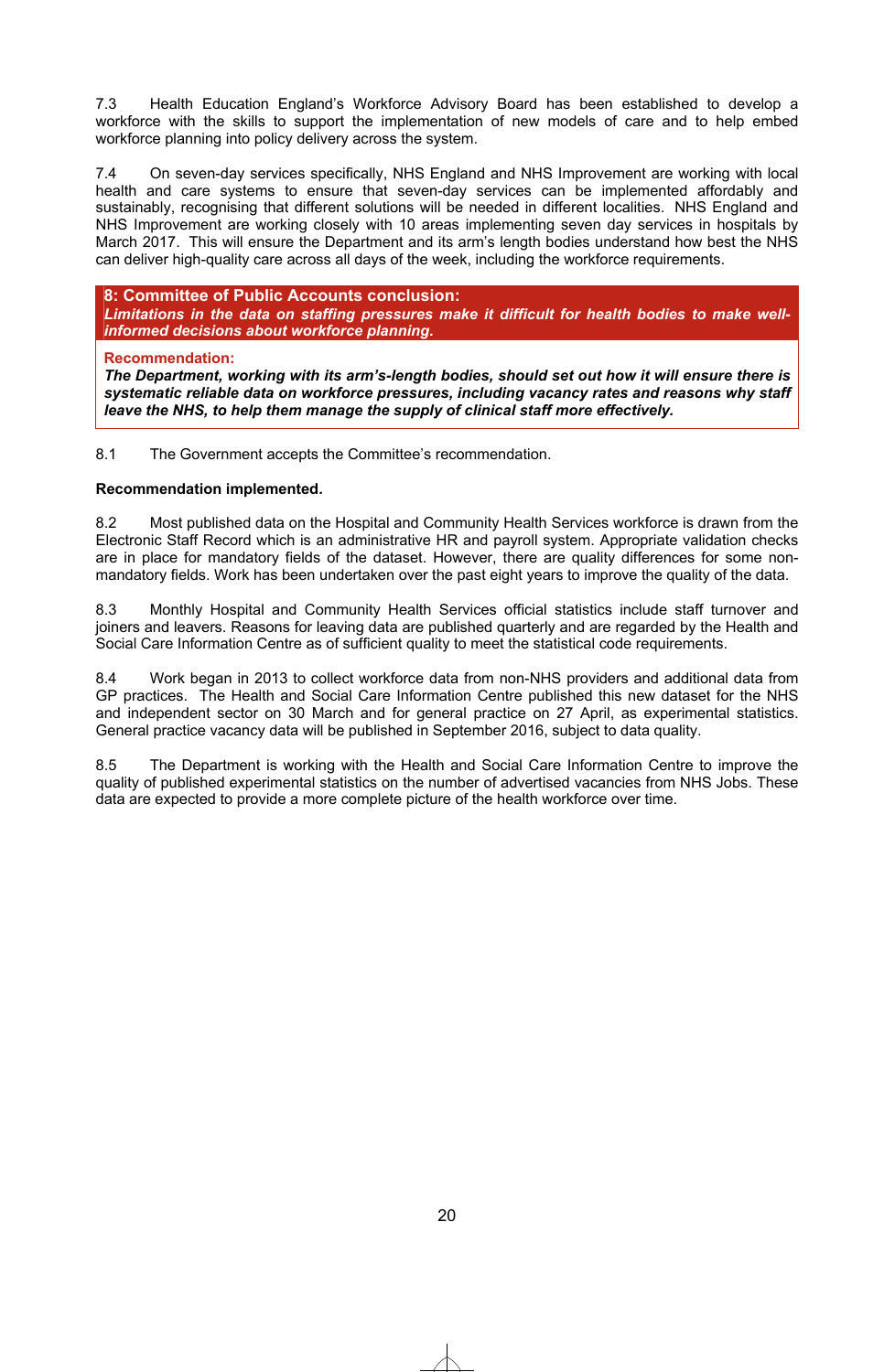# **Forty First Report of Session 2015-16**

## **Financial Conduct Authority**

## **Financial Services mis-selling: regulation and redress**

#### **Introduction from the Committee**

Mis-selling of financial services and products takes many forms and can cause serious harm to consumers. Mis-selling happens for several reasons: products are complex and difficult to understand for even very knowledgeable consumers, and the culture and incentives within firms can make mis-selling more likely. Over 12 million consumers were mis-sold payment protection insurance (PPI), and firms have paid over £22 billion in compensation to them since April 2011. The Financial Conduct Authority (FCA), as lead regulator of financial services firms' conduct, plays a key role in preventing and detecting misselling, and in responding to it when it happens, including arranging for redress for affected customers.

The Financial Ombudsman Service also plays a role in redress, by resolving disputes between individual consumers and firms. In recent years, claims management companies, which are currently regulated by the Ministry of Justice, have submitted most consumer complaints to the Ombudsman. The Treasury is responsible for designing the regulation and redress framework for financial services.

On the basis of a NAO report, the Committee took evidence, on 2 March 2016, from HM Treasury, the Financial Conduct Authority, and the Financial Ombudsman on mis-selling of financial services. The Committee published its report on 13 May 2016. This is the Government's response to the Committee's report.

#### **Background resources**

- x NAO report: *Financial Services mis-selling: regulation and redress* Session 2015-16 (HC 851)
- x PAC report: *Financial Services mis-selling: regulation and redress* Session 2015-16 (HC 847)

#### **1: Committee of Public Accounts conclusion:**

*Claims management companies have taken up to £5 billion out of compensation that should have gone to consumers.* 

#### **Recommendation:**

*HM Treasury and the Ministry of Justice should report publicly on the effectiveness of their actions in reducing the role of claims management companies in PPI compensation. The Treasury and the FCA should demonstrate how they will ensure that these problems do not happen again with future schemes.*

1.1 The Government and the FCA accept the Committee's recommendation.

#### **Target implementation date:** July 2017.

1.2 The Treasury and the Ministry of Justice recognise the significant issue arising from claims management companies (CMCs) taking a large share of consumers' PPI redress. The Departments and the FCA accept the recommendation that they should demonstrate how they will ensure that these problems do not happen again with future schemes.

1.3 Work is already underway to toughen the regulatory regime, by introducing a cap on the amount CMCs can charge consumers and transferring regulatory responsibility to the FCA. The Treasury expects that stronger conduct regulation and a cap on charges will lead to better conduct among CMCs and ensure that consumers using CMCs receive a larger proportion of their redress. In addition, the FCA has on its website information on CMCs that was developed with the Claims Management Regulator, the Financial Ombudsman Service and the Financial Services Compensation Scheme<sup>9</sup>. The website also has information on claiming compensation (for failed firms) which points out that using a CMC is not

<sup>1</sup> 9 http://www.fca.org.uk/your-fca/documents/claims-management-companies-and-financial-services-complaints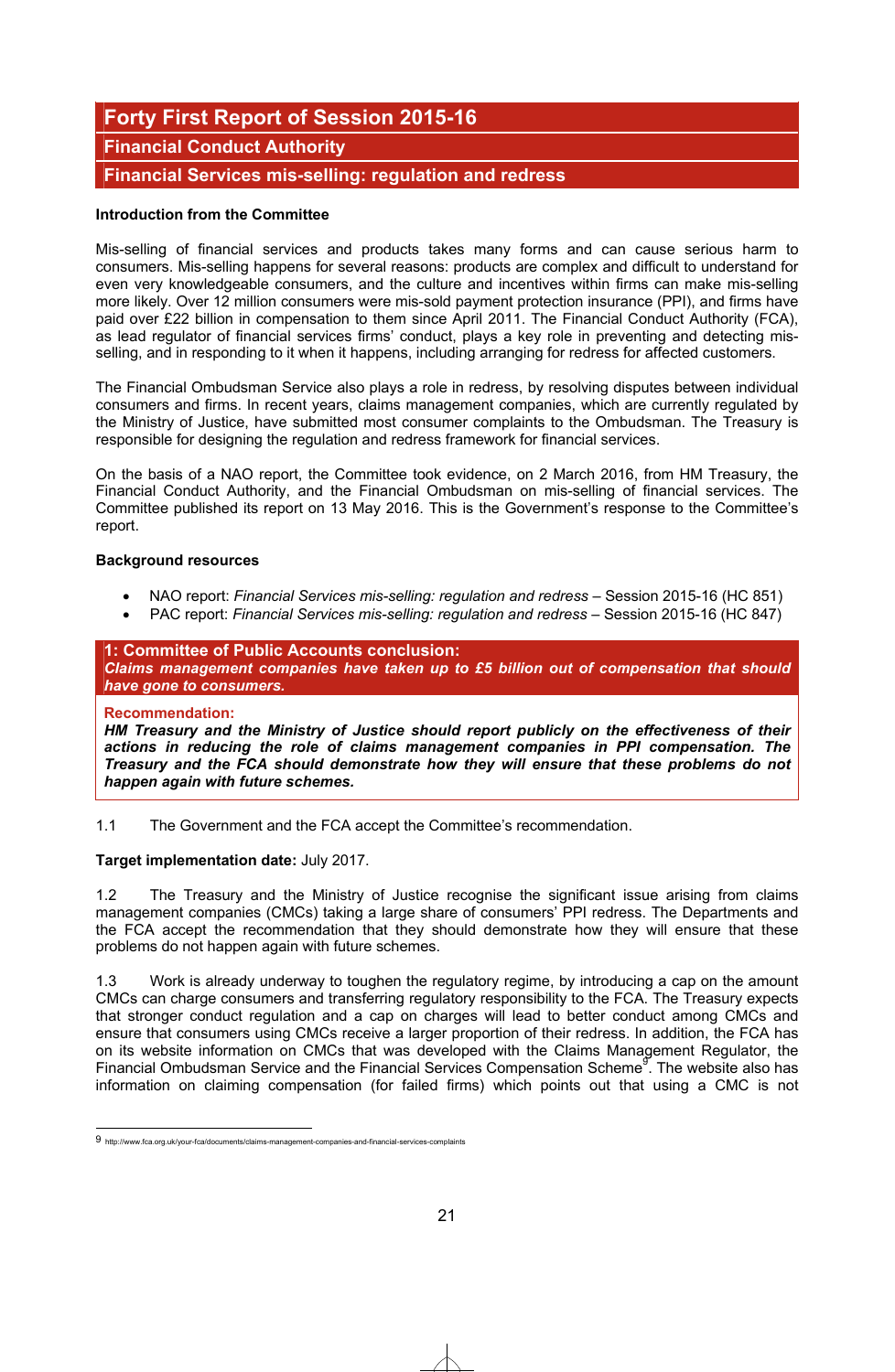necessary and will cost consumers money<sup>10</sup>. However, it is also important to recognise that CMCs also provide access to justice for consumers who may be unwilling or unable to bring a claim themselves, and that the sector evolved in response to poor conduct and complaints handling by banks.

1.4 The Departments and the FCA agree that it is right to evaluate the impact of these reforms and will assess their effectiveness on an on-going basis. The FCA will report on progress annually through its Annual Report and Accounts.

1.5 The Government and the FCA will work together to ensure that future schemes work effectively. The experience of the Financial Services Authority in relation to PPI has informed the FCA's approach to the design of redress schemes. For example, in both interest rate hedging products and card payment protection, the FCA sought to ensure that the schemes were as straightforward as possible and encouraged customers to participate without using CMCs. In its November 2015 Consultation Paper on PPI, the FCA also set out proposals aimed at helping customers claim more easily.

1.6 In all redress schemes, the FCA pays close attention to its own and firms' communications with customers, to ensure that redress schemes are as straightforward as possible and explained in a straightforward way.

**2: Committee of Public Accounts conclusion:**  *The Ombudsman has a large backlog of PPI claims, with many consumers having to wait more than 2 years for a decision.* 

**Recommendation:** 

*By the end of July 2016, the Ombudsman should set out publicly a clear timetable for reducing and ultimately eliminating its backlog of PPI claims, and also report publicly on its progress.*

2.1 The Financial Ombudsman Service accepts the Committee's recommendation.

#### **Recommendation implemented.**

2.2 On 1 July 2016 the Financial Ombudsman Service published a timetable for resolving older PPI cases<sup>11</sup>. In total, the Financial Ombudsman Service has received over 1.5 million complaints about PPI, of which over 1.3 million have been resolved. The timetable explains when the Financial Ombudsman Service expects to resolve the remaining cases, and when cases will be routinely answered within three months of receiving them. At the moment, the Financial Ombudsman Service is taking cases as far as possible, but a growing number (63% at June 2016) are awaiting the publication of the FCA's guidance following the Supreme Court's judgment in the case of Plevin v Paragon Personal Finance Ltd – the Financial Ombudsman Service will need to consider this before it can make a final decision in these cases. The Financial Ombudsman Service will report on its progress against this timetable regularly.

**3: Committee of Public Accounts conclusion:** *The FCA has not done enough to tackle the cultural problems that lie behind mis-selling by financial services firms.* 

#### **Recommendation:**

*The FCA should outline the actions it will take to improve cultures in financial services firms, and report to the Committee on their effectiveness in a year's time.*

3.1 The FCA accepts the Committee's recommendation.

#### **Target implementation date:** July 2017.

3.2 Tackling culture in firms has been a key area of focus for the FCA. It has carried out extensive work on accountability, incentives, remuneration and performance management through the Retail Distribution Review and the Mortgage Market Review. The Senior Managers and Certification Regime has accountability at its core and will ensure that individuals, their employers and regulators know who is responsible for what within regulated firms.

<sup>1</sup> 10 http://www.fca.org.uk/consumers/complaints-and-compensation/how-to-claim-compensation

<sup>11</sup> Financial Ombudsman Service plan for resolving older payment protection insurance (PPI) cases http://www.financial-ombudsman.org.uk/publications/ppi-timetable.pdf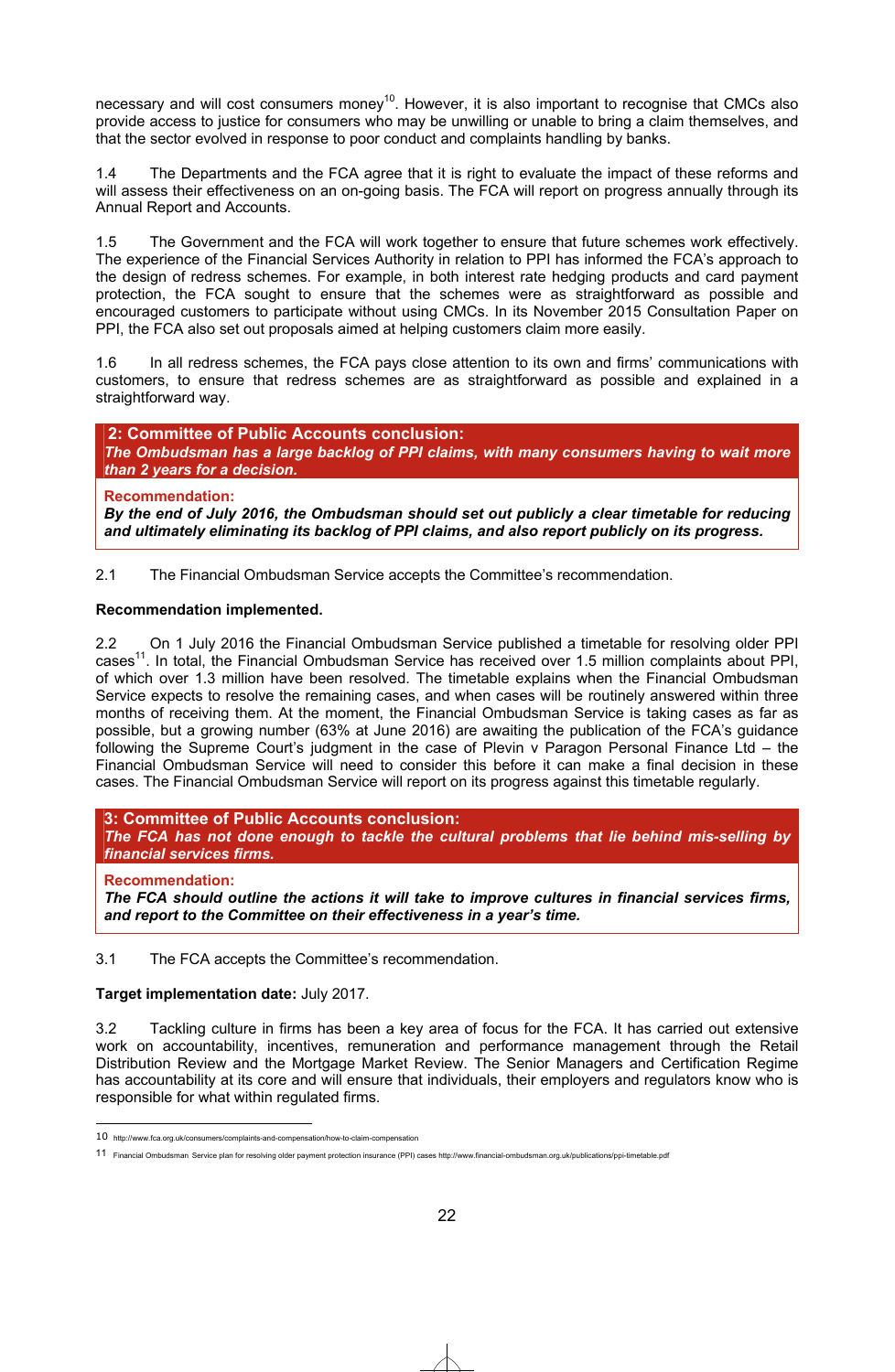3.3 In its 2016-17 Business Plan, the FCA identifies firms' culture and governance as one of its key priorities and explains what it sees as the key risks and the outcomes it is seeking to achieve. In addition, the Business Plan sets out the FCA's planned activities in a range of areas, including continuing to focus on remuneration and decision making; and promoting discussions with stakeholders to gain a better understanding of the key drivers of culture.

3.4 The FCA will report on progress and achievements against its Business Plan in its 2016-17 Annual Report and Accounts in 2017 and an update will also be provided in the July 2017 Treasury Minute update.

**4: Committee of Public Accounts conclusion:**

*The FCA does not do enough to ensure that consumers understand the financial products they are buying and the possibility of claiming compensation.*

#### **Recommendations:**

*The FCA should set out what more it will do ensure firms check consumer understanding of the products they purchase and of their rights to claim compensation, particularly for vulnerable consumers, and report back to us on this work in a years' time.*

4.1 The FCA accepts the Committee's recommendation.

#### **Target implementation date:** July 2017.

4.2 The FCA agrees that consumer behaviour and understanding is an important challenge in financial services. This is why advice is one of its priorities in its 2016-17 Business Plan, and why the FCA is doing a range of work focussing on both consumer understanding and consumer behaviour (for example, using behavioural economics to understand how consumers behave and to identify where they might be harmed or need protection). This work also informs policy and supervisory decisions and is used to help design and test better interventions that target the real drivers of consumer mistakes. It will take account of the different needs and capabilities of different types of consumers, including the most vulnerable.

4.3 The FCA has recently launched a piece of work that aims to ensure consumers have the information needed to make the right decision, without being overwhelmed with unnecessary or overly technical material. The intention of this work is to ensure that communications with consumers are clear, fair and not misleading.

4.4 The FCA's rules and principles around Know Your Customer and Treating Customers Fairly already require regulated firms to understand their customers' needs, provide advice and recommendations in a way the customer can understand, and set out terms and conditions clearly. They also require firms to inform consumers of their right to take complaints to the Financial Ombudsman Service. In addition, the FCA website provides information designed to help consumers understand their options for pursuing redress.

4.5 The FCA will report on progress and achievements against its Business Plan in its 2016-17 Annual Report and Accounts and an update will also be provided in the July 2017 Treasury Minute update.

**5: Committee of Public Accounts conclusion:** 

*The Treasury does not know how effective the FCA is in reducing mis-selling, and there are no good indicators of the current level of mis-selling.* 

#### **Recommendation:**

*HM Treasury and the FCA should develop 'real-time' indicators of the extent of mis-selling, and assess regularly how effective their actions are in reducing it.*

5.1 The Government and the FCA do not accept the Committee's recommendation.

5.2 The nature of mis-selling is such that it only becomes apparent to the consumer and the supervisor after the mis-selling has taken place. As such, the development of immediate "real-time" indicators of mis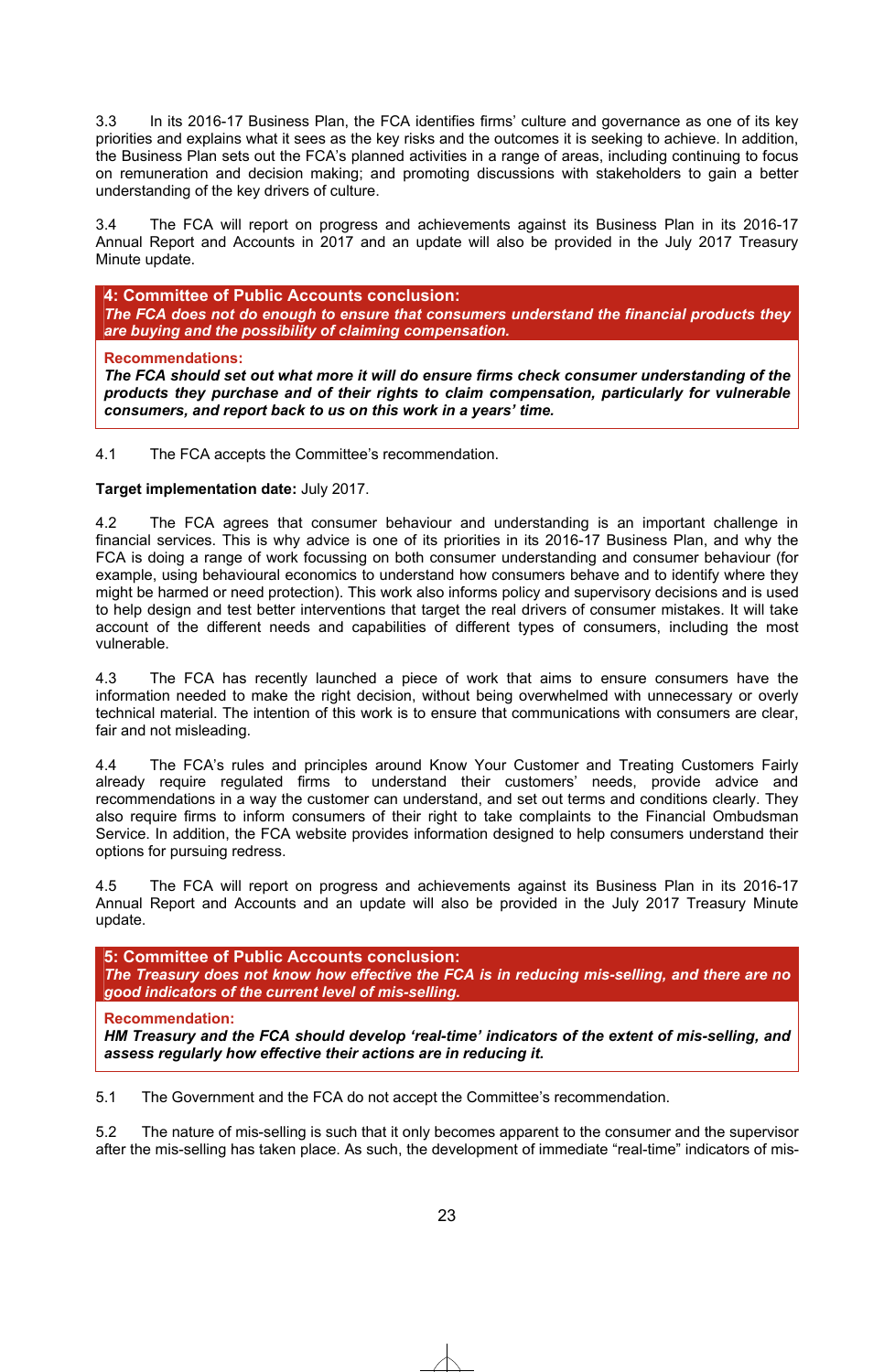selling is not currently feasible, given the inevitable degree of lag in the available data.

5.3 However, the FCA is committed to improving the measurement of the effectiveness of its actions in relation to mis-selling. It will maintain and develop indicators to enable swift intervention and will continue to report progress in the context of their Annual Report and Accounts.

5.4 The FCA already uses a range of information and data it monitors to help achieve its objectives including preventing mis-selling. These include complaints data, information on firms' business models and the distribution channels through which products are sold.

5.5 The extent to which the FCA is meeting its objectives, including by tackling mis-selling, is regularly reported to the Treasury in the FCA's annual report. In addition, the Treasury receives information from both the FCA and the FOS on consumer protection risk as part of day-to-day working relationships.

#### **6: Committee of Public Accounts conclusion:**

*Parliamentary accountability for financial regulation is undermined by restrictions on the NAO's access to information held by the FCA.* 

#### **Recommendation:**

*HM Treasury should outline a timetable for proposing legislation to give the NAO access to information so that it can carry out full examinations of value for money.*

6.1 The Government accepts the Committee's recommendation.

#### **Target implementation date:** January 2017.

6.2 The regulators have strong powers to require information from firms for particular purposes. Firms expect this information to be treated in confidence and not disclosed onwards, except in specified circumstances set out in legislation. Much of this firm confidential information is market sensitive, and requires careful handling, and in some cases may be used as evidence in criminal or enforcement investigations.

6.3 However, the Government recognises that the Comptroller and Auditor General should have access that he reasonably requires to information from the financial regulators in order to fulfil his functions. Therefore, the Government has been giving extremely careful consideration as to how to provide appropriate gateways, subject to any legal restrictions on disclosure, for the FCA to provide confidential information to the NAO for the purposes of value for money studies, on the basis that suitable protections must be in place. These should include a statutory bar on onward disclosure of this information by the NAO, unless it is already in the public domain or is in the form of an anonymised summary.

6.4 The Government believes this would be sufficient for the NAO to effectively carry out value for money studies, which would not focus on particular firms. While it is unlikely it would ever be appropriate for the NAO to carry out a value for money study on matters that were the subject of live enforcement or criminal investigations, the regulators should be able to withhold information gathered as part of such investigations, while they are ongoing, to avoid the risk of prejudicing any ultimate action.

6.5 The Government will complete its consideration to a timetable which would aim to allow it to make regulations by January 2017, if it concludes that is appropriate.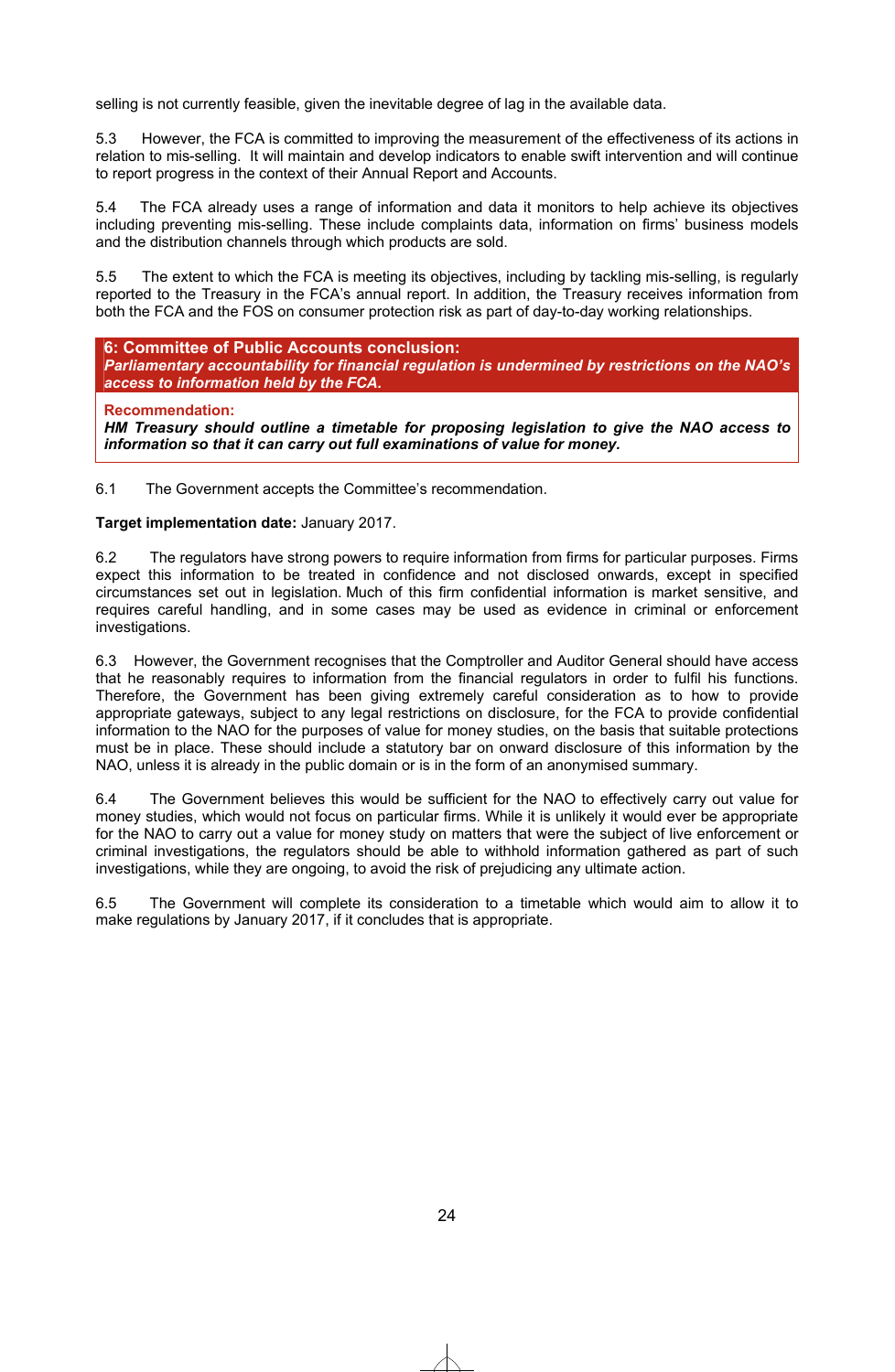# **Forty Second Report of Session 2015-16**

**Cabinet Office / Crown Commercial Service** 

**Government spending with small and medium-sized enterprises** 

#### **Introduction from the Committee**

In 2010, for the first time, the Government set a target, that by 2015, 25% of Government spending would go to small and medium-sized enterprises (SMEs). By increasing its spending with SMEs the Government aims to develop a more diverse provider market for Government contracts and to get best value for the public purse through increased choice and competition. Each year, the Government spends around £45 billion on goods and services supplied by non-public sector organisations. In 2014–15, the Government reported that 27% (£12.1 billion) of Government's procurement spending had reached SMEs. In August 2015, the Government increased its target to 33% by 2020. The Cabinet Office's Crown Commercial Service is responsible for leading on the Government's SME procurement policy.

On the basis of a report by the National Audit Office, the Committee took evidence, on 21 March 2016, from the Cabinet Office and Crown Commercial Service on Government spending with SMEs. The Committee published its report on 18 May 2016. This is the Government response to the Committee's report.

#### **Background resources**

- NAO report: Government's spending with small and medium sized enterprises Session 2015-16 (HC 884)
- PAC report: Government spending with small and medium-sized enterprises Session 2015-16 (HC 882)

#### **1: Committee of Public Accounts conclusion:**

*The Government has lost some momentum in work to increase its spending with SMEs and it is not clear that it has increased competition for government business.*

#### **Recommendation:**

*The CCS should report back to the Committee by March 2017 on what it has done to reestablish momentum towards achieving 33% and set out how this is increasing competition.* 

1.1 The Government accepts the Committee's recommendation.

#### **Target implementation date:** March 2017**.**

1.2 The Government will report back to the Committee in 2017 on progress over the coming year, but does not accept that it has lost momentum. Departments have committed to SME targets in their Single Departmental Plans. CCS has continued to publish data on the SME spend which has seen a continued increase (December 2015). CCS continually shares best practice across central Government through the SME Champions network. The Government is recruiting both a new Small Business Crown Representative and a new Small Business Panel.

#### **2: Committee of Public Accounts conclusion:**

*Government has not yet identified the areas of spending where SMEs could bring the most benefit.*

#### **Recommendation:**

*The Cabinet Office and the CCS should help departments to identify the areas where SMEs can best add value and how it will structure contracts and procurement to enable them to compete accordingly.* 

2.1 The Government accepts the Committee's recommendation.

**Target implementation date:** March 2017.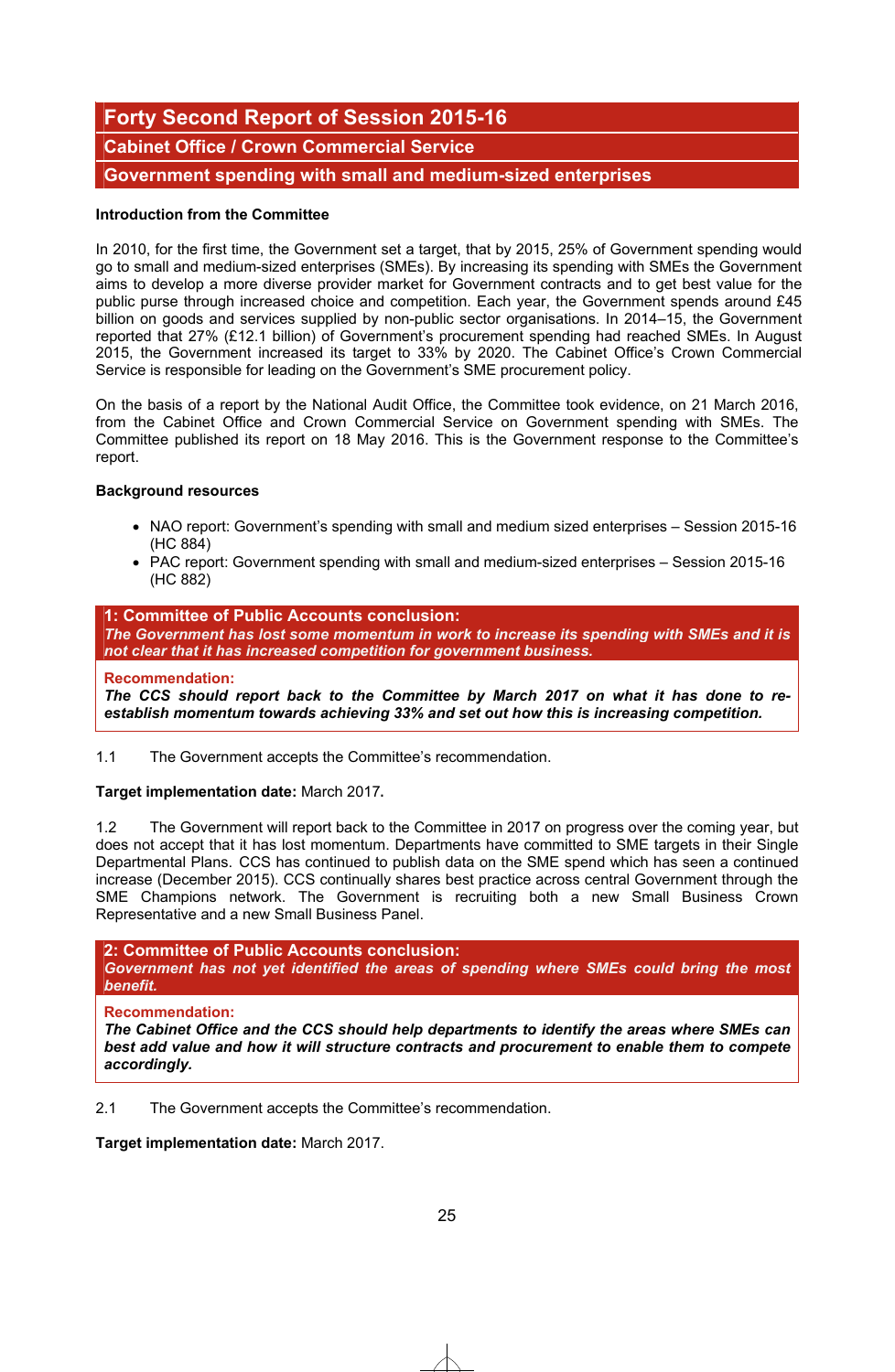2.2 CCS will work with Departments to identify key sectors and spend categories where the Government can create more value from using SMEs. CCS will support them in exploiting the most significant opportunities in their procurement pipelines. We are also commissioning market data that will support this activity. This work will ensure that all Departments have robust plans to achieve the level of business with SMEs that will deliver the most value to Government.

#### **3: Committee of Public Accounts conclusion:**

*The Government's figures for spending with SMEs are not a meaningful measure of performance.* 

#### **Recommendation:**

*The CCS needs to be able to compare both direct and indirect spend with SMEs between years, to track performance. It should also consider introducing separate targets for each.* 

3.1 The Government accepts the Committee's recommendation.

#### **Target implementation date:** May 2017.

3.2 Direct SME spend data is already comparable between years as the approach has been unchanged since 2011-12. CCS is undertaking a number of initiatives to improve the quality and coverage of indirect SME spend data which will be implemented from 2016-17. CCS will consider establishing separate targets for direct and indirect spend.

## **4: Committee of Public Accounts conclusion:**

*It remains too difficult for SMEs to know what bidding opportunities are available for Government contracts.*

#### **Recommendations:**

*The Cabinet Office and the CCS should set out how it is going to make it easier for SMEs to be aware of all direct contracting opportunities, subcontracting opportunities, awarded contracts and what opportunities may be in the pipeline.*

4.1 The Government accepts the Committee's recommendation.

#### **Recommendation implemented.**

4.2 CCS is committed to all Contracting Authorities publishing opportunities on Contracts Finder in accordance with the Public Contracts Regulations 2015. The Government has issued statutory guidance to public sector bodies explaining their legal responsibilities. CCS monitors compliance and engages with Authorities to address compliance issues. Improvements are planned to Contracts Finder that will enhance the ability of SMEs to find the right opportunity for them. In addition, the Contracts Finder service will be extended to the subcontracting market, offering wider access to procurement opportunities.

#### **5: Committee of Public Accounts conclusion:**  *It is not clear that the voice of SMEs is being heard in Government.*

#### **Recommendation:**

*The Cabinet Office should fill the SME and VCSE Crown Representative posts and the SME panel as a matter of urgency and report back to us when it has done so.*

5.1 The Government accepts the Committee's recommendation.

#### **Target implementation date:** Autumn 2016.

5.2 The Cabinet Office has appointed a new Small Business Crown Representative. The CCS recruitment for the Small Business Panel is underway and is expected to be completed by autumn 2016. The Office for Civil Society and Innovation, within the Cabinet Office, is currently engaging in an open policy conversation with key stakeholders and the Government will determine subsequently how best to support small and medium sized VCSEs.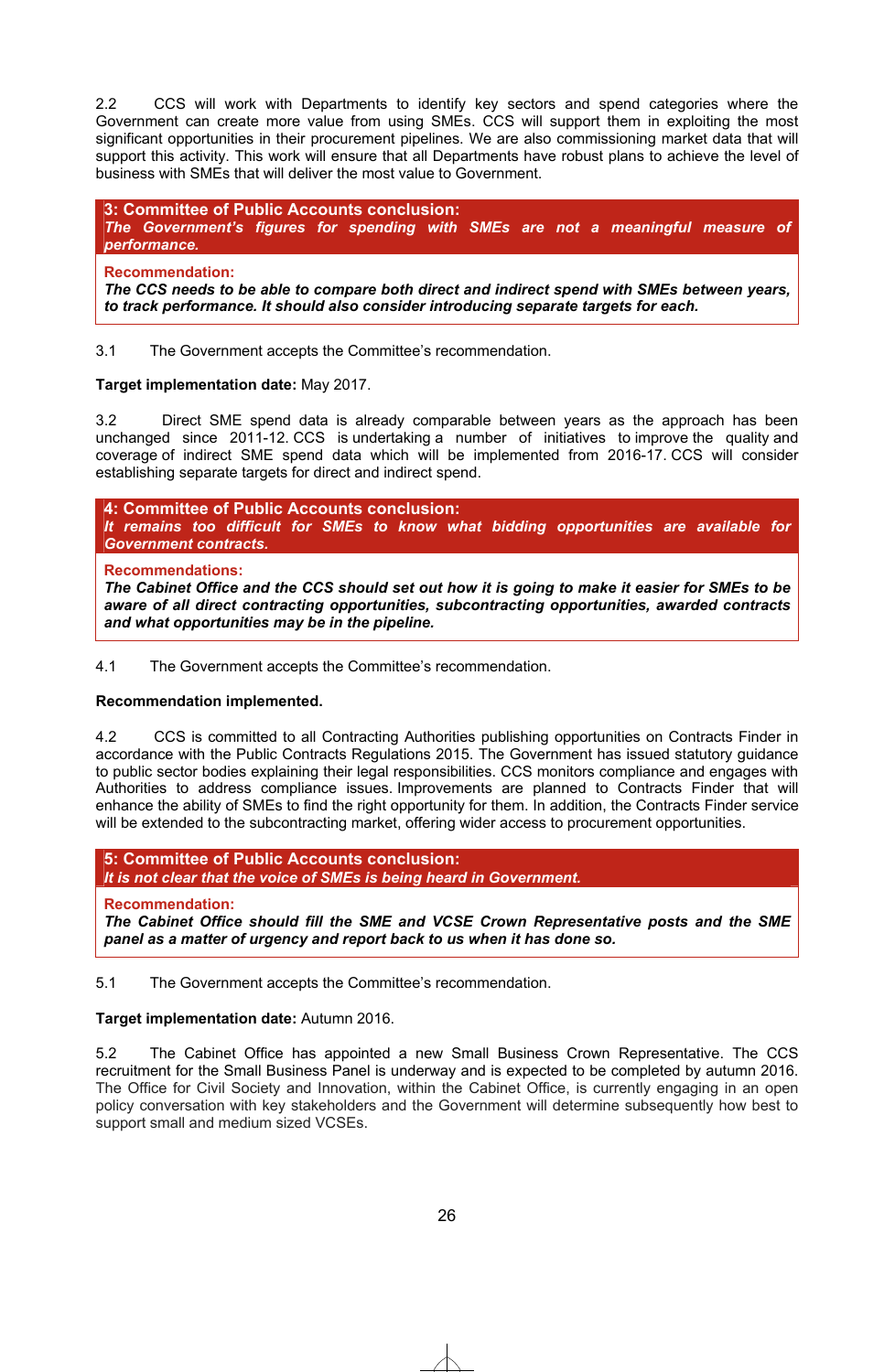#### **6: Committee of Public Accounts conclusion:**  *Overall, the Committee is not convinced that increasing spending with SMEs is being given sufficient priority across government.*

#### **Recommendation:**

*The Cabinet Office needs to show clear leadership from the centre so the priority it gives to achieving the 2020 target is shared across all departments.*

6.1 The Government accepts the Committee's recommendation.

#### **Recommendation implemented.**

6.2 The Cabinet Office has established the Growth and Enterprise Board with key departments. The Chief Executive of the Civil Service chairs this board in order to provide leadership on SMEs as a procurement policy priority. Departments have included their commitment to the 2020 target within their Single Development Plans. SME lead Ministers and senior officials have been appointed in departments. The Cabinet Office has appointed a new Small Business Crown Representative and the CCS recruitment for the Small Business Panel is underway.

6.3 CCS has established its own Small Business Board to provide leadership in achieving the CCS commitment to the 2020 target and departments have committed to SME targets in their Single Departmental Plans. Contracts Finder will enhance the ability of SMEs to find the right opportunities and CCS is committed to all Contracting Authorities publishing opportunities on Contracts Finder in accordance with the Public Contracts Regulations 2015.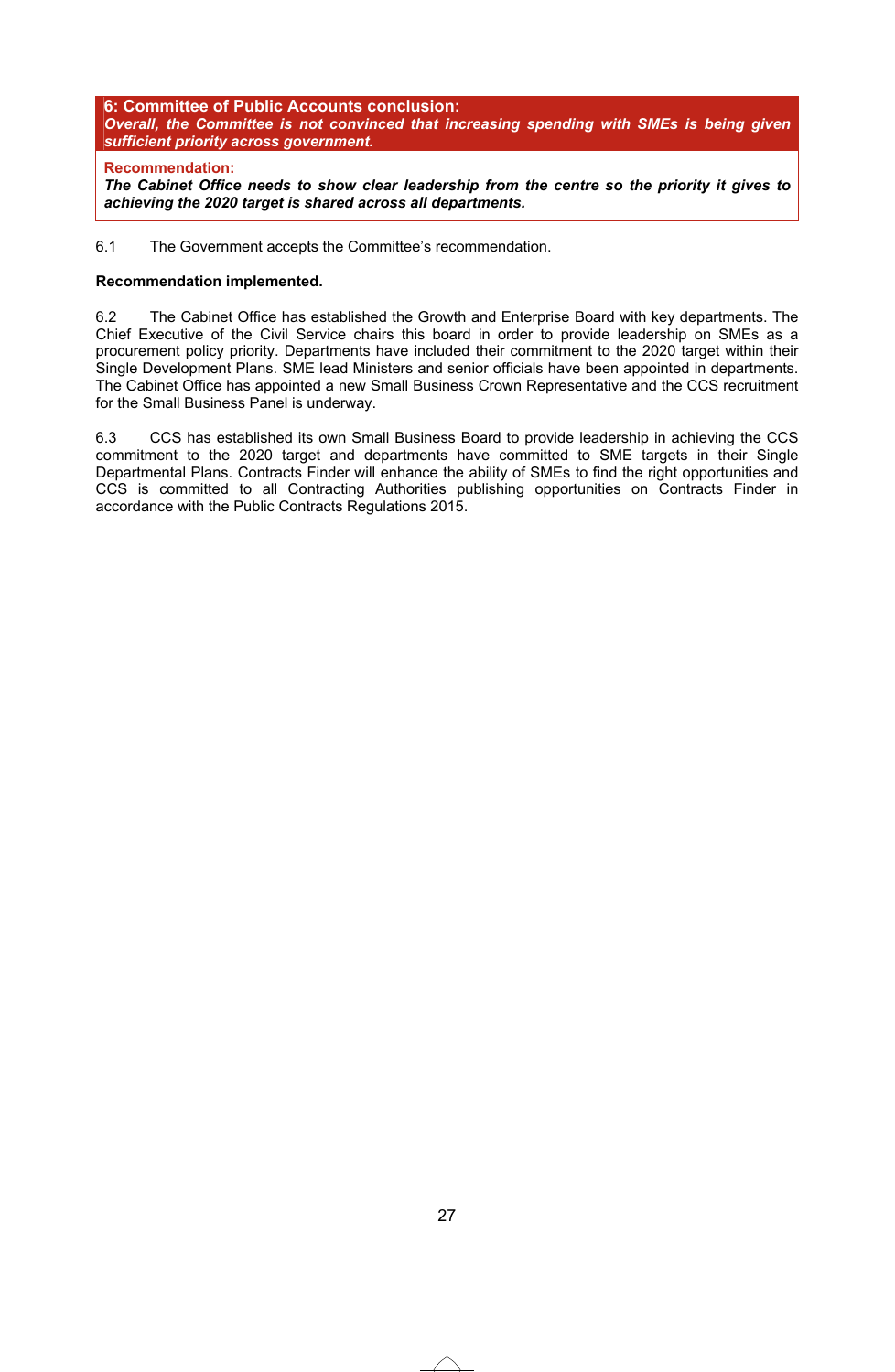# **List of Treasury Minutes 2015-2012**

Treasury Minutes is a Parliamentary Command Paper, which is laid in Parliament, and is the Government's response to the Public Accounts Committee reports.

#### **Session 2015-16**

Committee Recommendations: 24913 Recommendations accepted: 214 (86%) Recommendations not accepted: 35(14%)

| <b>Publication Date</b> | <b>PAC Reports</b>                                       | <b>Ref Number</b> |
|-------------------------|----------------------------------------------------------|-------------------|
| December 2015           | Government response to PAC reports 1 to 3                | Cm 9170           |
| January 2016            | Government response to PAC reports 4 to 8                | Cm 9190           |
| March 2016              | Government response to PAC reports 9 to 14               | Cm 9220           |
| March 2016              | Government response to PAC reports 15-20                 | Cm 9237           |
| April 2016              | Government response to PAC reports 21-26                 | Cm 9260           |
| May 2016                | Government responses to PAC reports 27-33                | Cm 9270           |
| <b>July 2016</b>        | Government responses to PAC reports 34-36; 38; and 40-42 | Cm 9323           |
| October 2016            | Government responses to PAC reports 37 and 39            |                   |

## **List of Treasury Minutes Progress Reports**

The Government produces Treasury Minute progress reports on the implementation of Government accepted recommendations on a regular basis.

| <b>Publication Date</b> | <b>PAC Reports</b>                                                                                                                                                                                                              | <b>Ref Number</b> |
|-------------------------|---------------------------------------------------------------------------------------------------------------------------------------------------------------------------------------------------------------------------------|-------------------|
| January 2012            | Session 2010-12: updates on 13 PAC reports                                                                                                                                                                                      | Cm 8271           |
| <b>July 2012</b>        | Session 2010-12: updates on 28 PAC reports                                                                                                                                                                                      | Cm 8387           |
| February 2013           | Session 2010-12: updates on 31 PAC reports                                                                                                                                                                                      | Cm 8539           |
| <b>July 2014</b>        | Session 2010-12: updates on 60 PAC reports<br>Session 2012-13: updates on 37 PAC reports                                                                                                                                        | Cm 8899           |
| <b>March 2015</b>       | Session 2010-12: updates on 26 PAC reports<br>Session 2012-13: updates on 17 PAC reports<br>Session 2013-14: updates on 43 PAC reports                                                                                          | Cm 9034           |
| February 2016           | Session 2010-12: updates on 8 PAC reports<br>Session 2012-13: updates on 7 PAC reports<br>Session 2013-14: updates on 22 PAC reports<br>Session 2014-15: updates on 27 PAC reports                                              | Cm 9202           |
| <b>July 2016</b>        | Session 2010-12: updates on 6 PAC reports<br>Session 2012-13: updates on 2 PAC reports<br>Session 2013-14: updates on 15 PAC reports<br>Session 2014-15: updates on 22 PAC reports<br>Session 2015-16: updates on 6 PAC reports | Cm 9320           |

1

<sup>&</sup>lt;sup>12</sup> List of Treasury Minute responses for Sessions 2010-15 are annexed in the Government's response to PAC Report 52

<sup>&</sup>lt;sup>13</sup> Recommendations up to May 2016